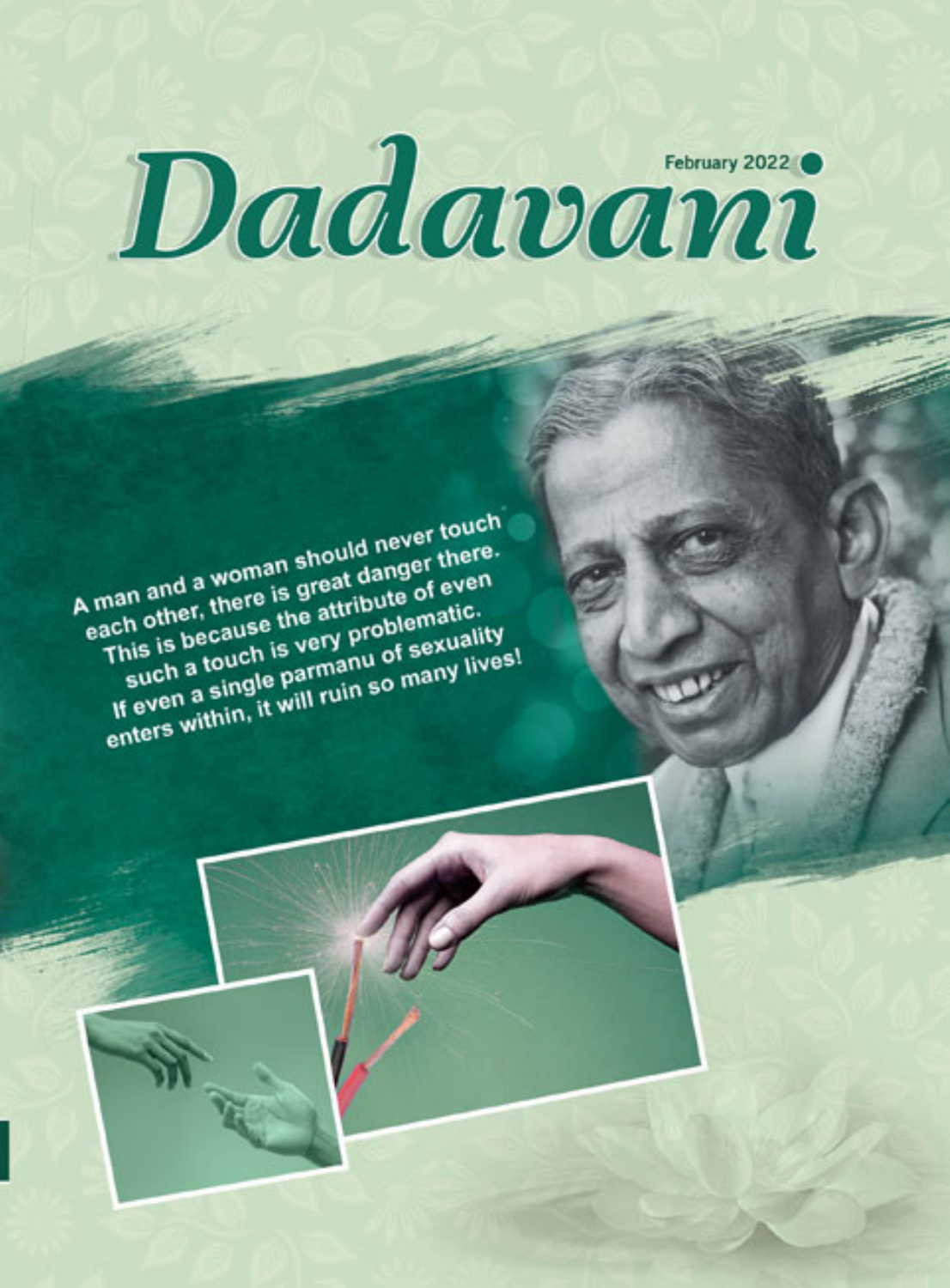#### Junagadh : The Grand Life Instillation Ceremony at Trimandir : Dt. 7 to 9 January



Dadavani

February 2022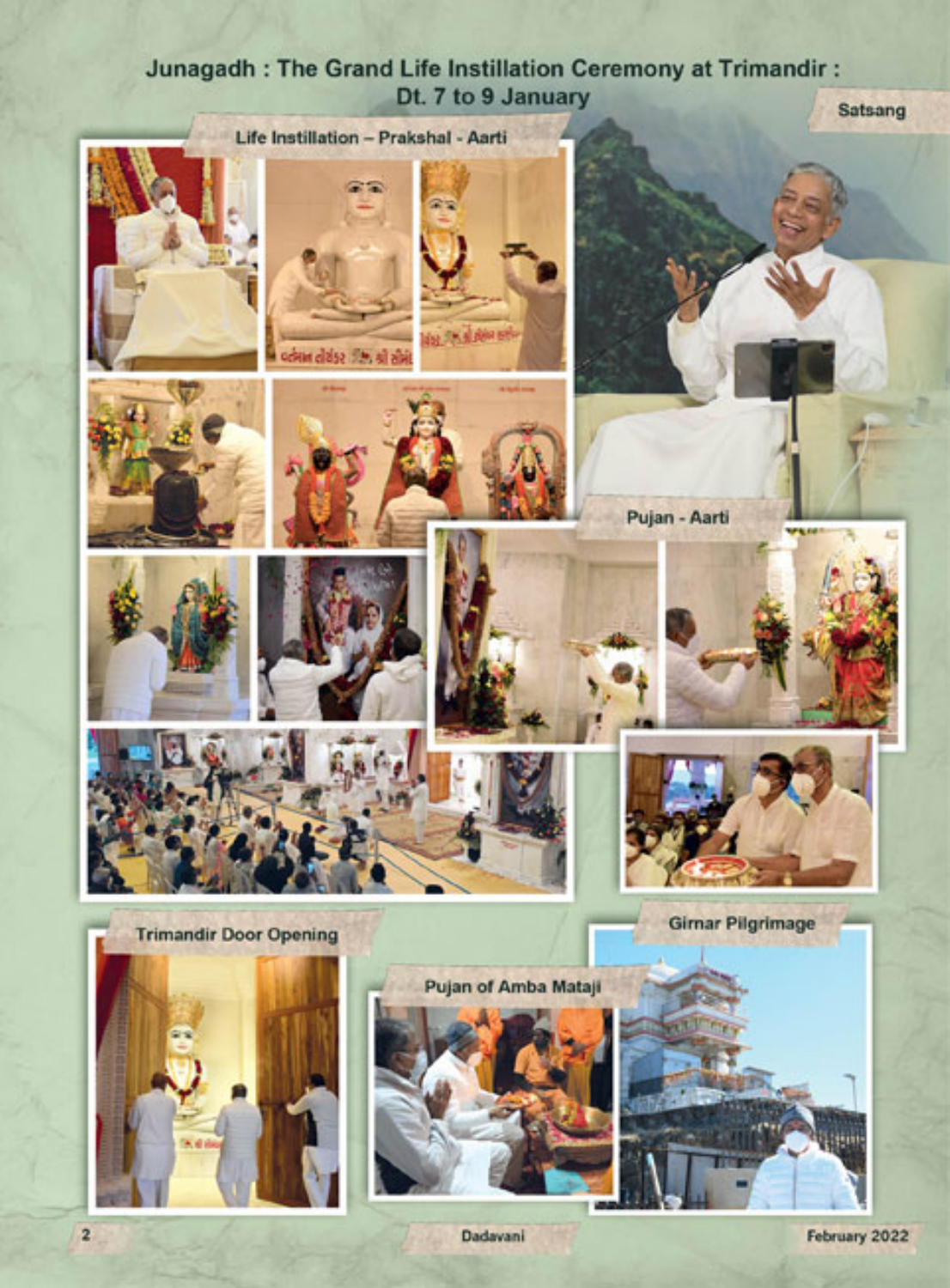**Editor : Dimple Mehta February 2022 Pages - 36**

## **DADAVANI**

#### **The Illusory Belief of the Pleasure of Touch**

#### **EDITORIAL**

Along with attaining *Akram Vignan* (the step-less Science of Self-realization) of absolutely revered Dada Bhagwan, if unmarried people become established in the goal of *brahmacharya*  (celibacy through the mind, body, and speech), then that will be helpful for them to ascend in the progression of *Gnan* (Knowledge of the Self) for the purpose of experiencing the Self. After the formation of a firm resolve to practice *brahmacharya*, there is one question that keeps troubling the spiritual aspirant: The resolve is definite, yet internally, sexual thoughts arise, there is restlessness, dwelling [on sexuality], the desire for the pleasure of touch arises. For that, Dadashri's scientific understanding states that when once the firm resolve of practicing *brahmacharya* forms, it does not end there. Rather, it is very important that the awareness to practice *brahmacharya* arises. It is only then that *brahmacharya* will come into one's conduct.

In the current edition, in order to fracture the belief, which has set in through societal influence, that there is pleasure in sexuality, Dadashri has explained sexuality as it is. Thus, that belief should now be excised! If the *chit* (inner component of knowledge and vision) comes across sexuality even in the slightest, then steadiness will not remain for a great span of time. While touching a woman, awareness does not remain and one indulges in the pleasure. And touching a woman is so poisonous that it promptly deludes (*moorchhit*) the mind, intellect, *chit*, and ego. At that time, it indeed turns one into an animal.

The one who has made a resolve to practice *brahmacharya* the entire life and has taken on the unflinching commitment to practice *brahmacharya*, if such a person slips just once, then he is done for. If a sexual act happens, then it is equivalent to committing suicide. There is tremendous danger in that. Dadashri says, "All other mistakes can be accepted, but 'we' cannot accept this; 'our' gaze becomes very stern in that situation."

It is necessary to acquire the capability to skillfully get rid of the inner and the outer evidence [of sexuality] for the 'safe-side' of *brahmacharya*. The sexual intents that arise internally can be dissolved through the awakened awareness (*jagruti*) of the Science through *Purusharth*  (progress as the Self). The *jagruti* of the Science includes [Knowing], 'Who am I? What is sexuality and what are the consequences of it?' As a result of such analysis, the internal subtle sexual intents also wane. On the other hand, with regard to the external circumstances, it is essential to develop the awareness in worldly interactions of staying away from *sparshdosh* (the fault of touching someone with a sexual intent) and *sangdosh* (the fault of the sexual act with another person)*.* Otherwise, with the slightest lack of awareness, there is no telling how deep the ditch of sexuality that one might get thrown into will be! To practice pure *brahmacharya*, it is absolutely necessary to remain in the vicinity of the *Gnani Purush* and in the company of *brahmacharis*  (those who are unmarried and have taken up a resolve to practice life-long *brahmacharya*).

In the current edition, Dadashri's Knowledge-laden speech shows the red signal for the illusion generating beliefs that there is pleasure in touch and it shows the danger of them. When one practices completely pure *brahmacharya*, tremendous bliss arises, and thus commences bringing about the salvation of the world with purity. For the one who wants to experience the clear and distinct experience of the Self in this very lifetime, it is not possible to achieve this goal without continuously practicing absolutely pure *brahmacharya*.

**~ Jai Sat Chit Anand**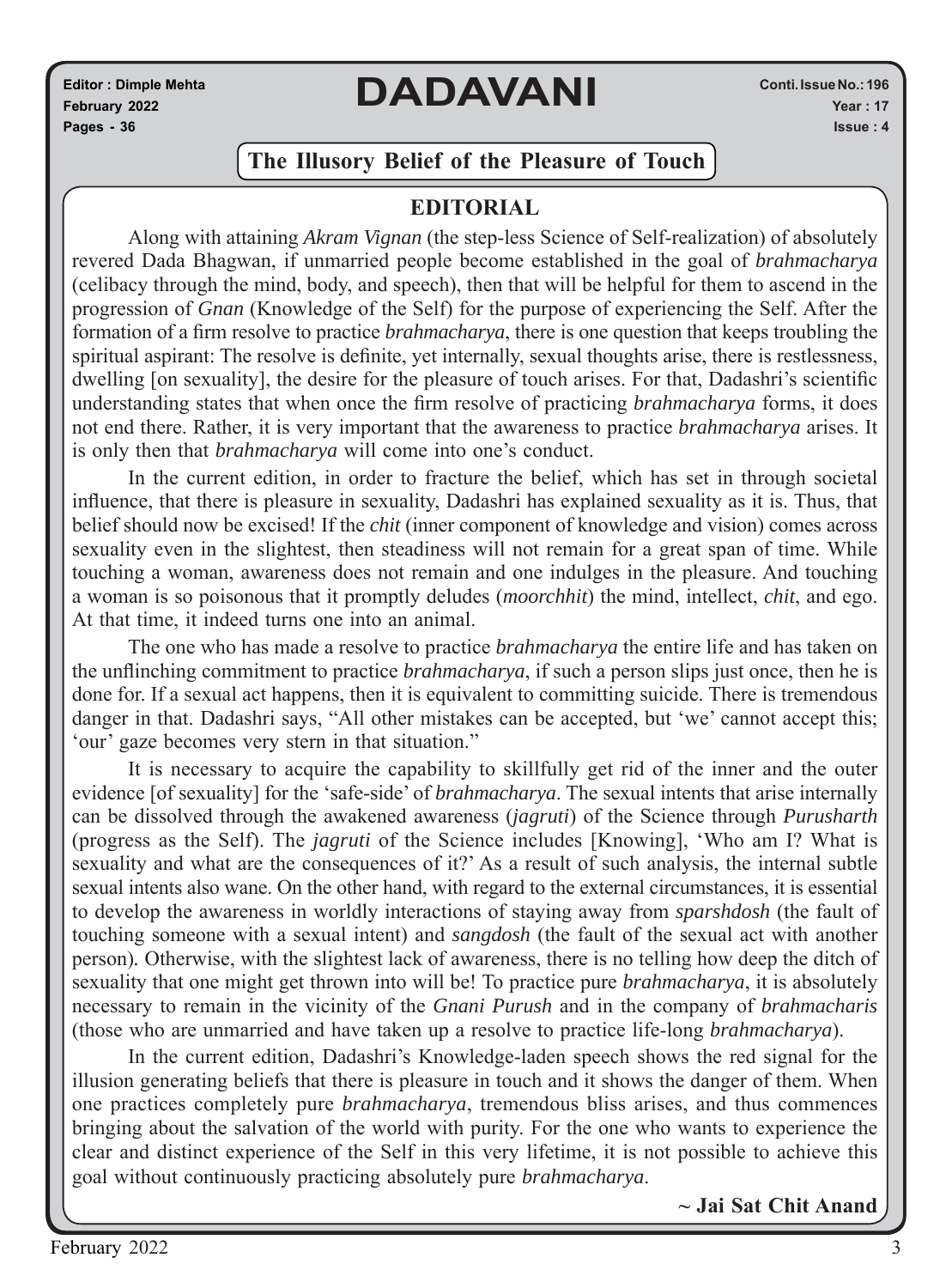#### **The Illusory Belief of the Pleasure of Touch**

*Dadashri has given detailed explanations for this Science in the Gujarati language and He has urged those who want to understand its depth fully, to learn the Gujarati language.*

*While reading these translations of the Gujarati Dadavani magazine, if you feel there is any sort of contradiction, then it is the mistake of the translators and the understanding of the matter should be clarified with the living Gnani.* 

*In order to enhance the reading experience of the English Dadavani, a glossary with the translations of the Gujarati words used in the matter is available on https://www.dadabhagwan.org/books-media/glossary/ on the internet for readers. Please share your feedback about this change and the overall reading experience of the English Dadavani on engvani@dadabhagwan.org.* 

*Please note that 'S' Self denotes the awakened Self, separate from the 's' worldly self or non-Self complex. The Self is the Soul within* all living beings. The term pure Soul is used by the Gnani Purush for the awakened Self, after the Gnan Vidhi. The absolute Soul is the fully enlightened Self. The worldly soul is the self. In the same manner, 'Y' You refers to the awakened Soul or Self, and the 'y' *you refers to the worldly self. Also note that round brackets are for translation purposes and square brackets are for clarity that has been added in English which is not originally present in Gujarati.*

#### **Dispassion Arises by Analyzing Sexuality**

**Questioner:** How can we get rid of the belief that there is pleasure in touching a woman?

**Dadashri:** That belief has set in because ten people said so. If those who have renounced worldly life (*tyaagi*) had spoken on this, then even if the belief had set in, it would vanish. This is because the belief has set in. Is the belief in the right place or the wrong place? A *jalebi* (an Indian sweet) does taste good; if it is fresh *jalebi*, then does it taste good or not? If it is made with clarified butter (*ghee*)?

**Questioner:** It does.

**Dadashri:** You should understand everything from the *Gnani Purush* (the One who has realized the Self and is able to do the same for others). Thus far, you have understood all this from other people! All the poets sing praises [of a woman's body and looks]. [They say,] "Her legs are like a banana tree trunk," they talk about her legs and other things. But the mortal one does not think about this: 'Why don't I sit with her when she goes to the toilet?' As a matter of fact, everyone sings as per their own viewpoint. It is only when the *Gnani Purush* shows [the reality] that dislike arises within.

The fact is that human beings have not tried to analyze sexuality. If you were to analyze sexuality from the perspective of your moral duty of a human being, just as we would analyze something by separating whatever is mixed within it, if sexuality were to be analyzed in the same way, then a person would never have sex again. Stale fritters that are more than two days old should never be eaten. Even so, if one ended up eating stale fritters that are three months old, he would still remain alive, but if he has sex, then he will not stay alive. Sexuality is the kind of thing that if it were analyzed, then one would continually remain dispassionate (*vairaag*).

Do you know how to analyze sexuality?

**Questioner:** No, I don't, please tell me.

**Dadashri:** Analysis means that, is sex something that you would like [looking at it] with your eyes? Would you like to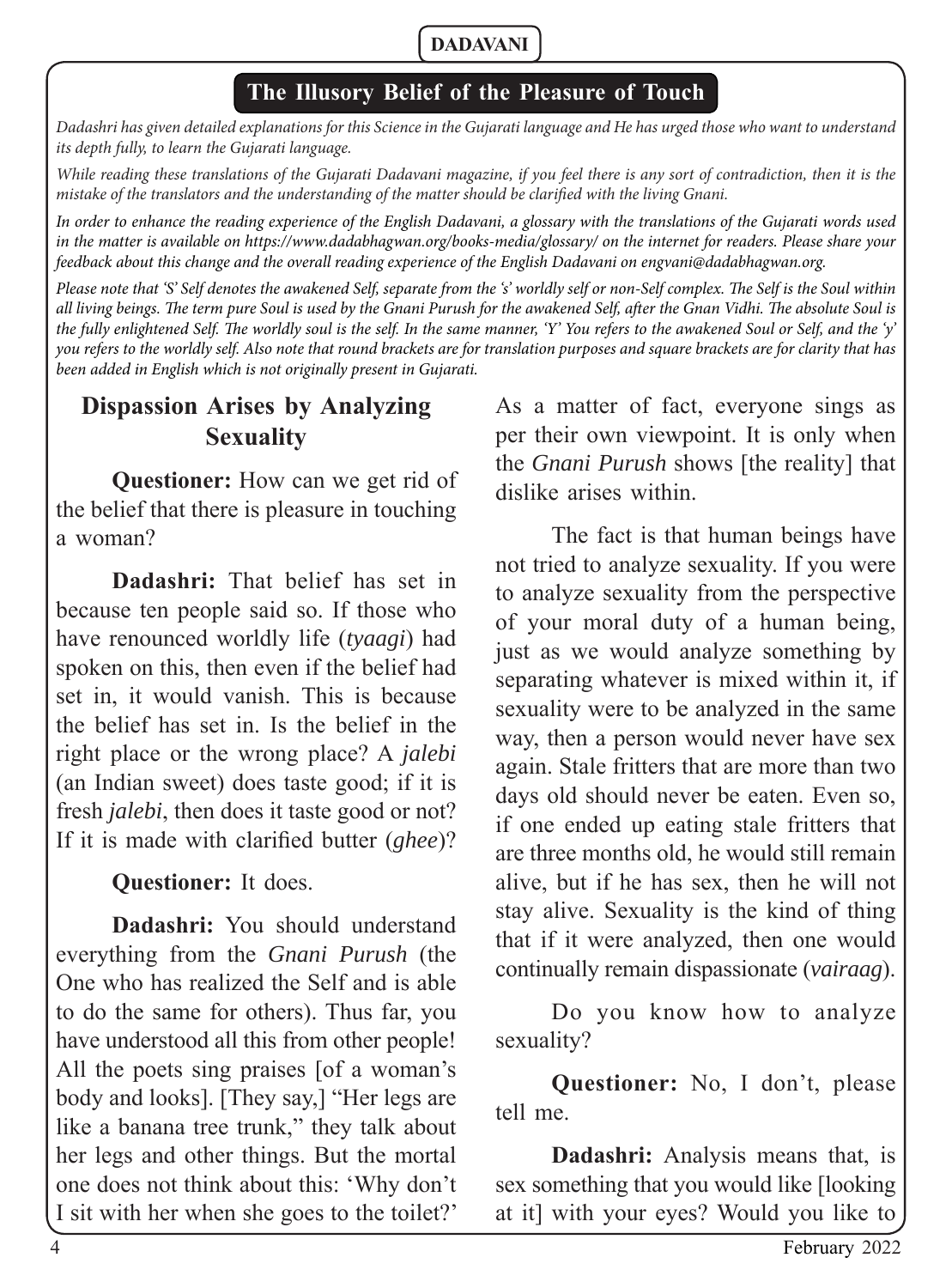hear it through your ears? And if you were to lick it with your tongue, then would it taste sweet? Not a single sense organ likes it. This nose must actually like it, right? Oh, it must be so fragrant, mustn't it? Perfume is applied, isn't it? So, when this type of analysis is done, that is when it is comprehended. Hell in its entirety indeed lies there, but because such analysis does not exist, the people of this world have become confused. That is the very place where illusory attachment (*moha*) occurs; that too is a wonder in itself, isn't it!

#### **The Poisonous Touch Makes One Lose Awareness**

**Questioner:** But I do not remember anything of this [what has been said in *satsang*] while the touching takes place.

**Dadashri:** Yes, but how could it be remembered? At the time of touching, that touch is so poisonous that a veil of ignorance arises over the mind, intellect, *chit* (inner component of knowledge and vision), and ego. At that time, a person loses awareness. He becomes as good as an animal!

**Questioner:** At that time, the force is so strong that one becomes *moorchhit* (a state of unawareness arising from illusory attachment) because of it.

**Dadashri:** Yes! The fact is, a person becomes intoxicated after drinking alcohol, whereas in this case, the intoxication arises simply upon touching. In the case of alcohol, the mental functioning becomes hindered half an hour after consuming alcohol, whereas in the other case, the intoxication arises as soon as the hand

touches [the other person]. It happens immediately, it takes no time at all. So, from a very young age, I became alarmed after witnessing this, [I felt,] 'Oh my, what happens here?!' One loses his humanity and turns into a beast. A person loses his humanity and turns into a beast. It would be fine if the humanity returned after a short time. Even if some of it were retained, even if there were some decency, then it would be acceptable; however, no decency remains at all. And 'we' have revered *brahmacharya* (celibacy through the mind, speech and body) for infinite lives, so 'we' do not like this. But it happened not through choice. I must have indulged in some worldly life, but not through choice. It was without the desire to do so, as a karmic effect! This does not suit 'us'! So you have tremendous merit karma that you have attained the vow of *brahmacharya* from Dada.

Moreover, you have Dada's support and also this *Gnan* (Knowledge of the Self). If you did not have this *Gnan*, then *brahmacharya* would not last. You have this *Gnan*, the awareness of 'I am pure Soul', and that is why *brahmacharya* remains.

**Questioner:** What you mentioned about [the effect of] touch, I experience that, so then what should I do? What is the solution for it? So I do know that there is no happiness in touch, but when the actual act of touching happens, I feel pleasure in that.

**Dadashri:** That may be so, but You instantly get rid of it, don't You; what does it have to do with You? That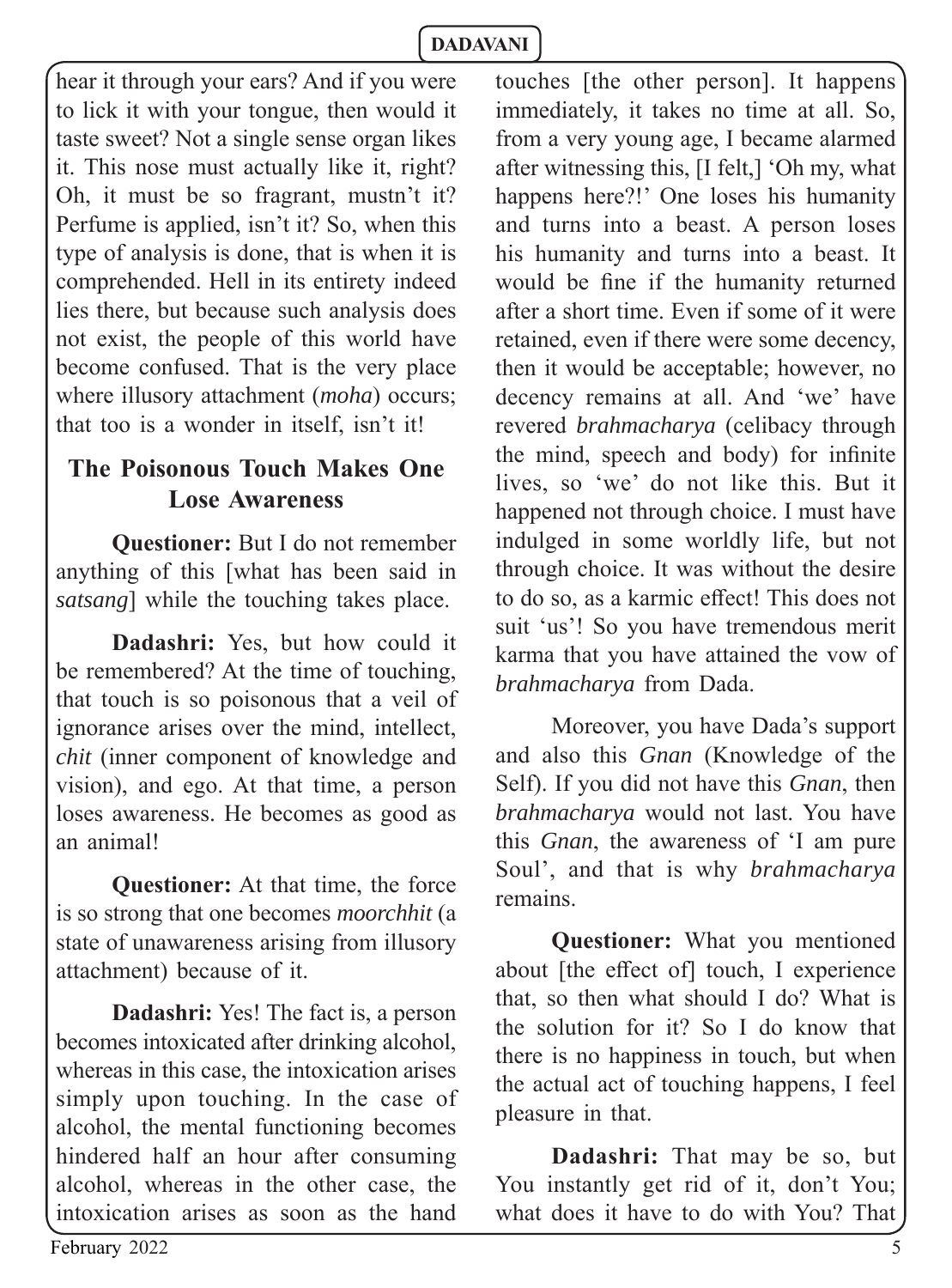pleasure was felt because of your belief. Otherwise, for other people, it feels like poison the moment the touching happens. There are some people who do not even engage in touching. They will not touch a woman; it feels like poison to them. This is because they have nurtured such an intent. Others have filled such stock that they find pleasure in touching. These two [types of people] have filled a different kind of stock. That is why they feel like this in this life.

**Questioner:** There is no real pleasure in it, but it [pleasure] is there for a limited time, yet it does not let up, does it!

**Dadashri:** No, there is no pleasure in it at all! It is only a belief! It is simply a belief of foolish people! If you rub one hand against another and pleasure is felt, then you can understand that this is completely clean pleasure, but sex is indeed nothing but filth! If ever an intellectual person were to deduce a conclusion of its filth, then he would not go towards that filth at all! If you have to eat bananas right now, then there is no filth in that and there is actual pleasure in eating them; but in this case, sheer filth is actually deemed pleasurable. On what account one believes it to be pleasurable; that, too, is not understood!

**Questioner:** It is believed that there is the utmost pleasure in sex; on what basis is this believed to be so?

**Dadashri:** That particular pleasure that he has experienced, and he has not seen pleasure [bliss] elsewhere; that is why he experiences a lot of pleasure in sex. If a closer look is taken, then the greatest of all filth lies right there. However, due to that pleasure, one enters into a state of complete unawareness. Therefore, he does not realize this. If sex can be understood as filth, then its pleasure would entirely vanish.

#### **Through the Veiled Perception, One Imagines Happiness**

People are involved in the filth of sexuality! If the lights are turned on during sexual activity, then they do not like it. They become alarmed when the lights are turned on. That is why they keep the room dark. If the lights are turned on, then one would not like to see the body part where sex takes place. So what has Krupaludev [Self-realized *Gnani* who lived between 1867-1901; also known as Shrimad Rajchandra] written about that body part?

What is written in Krupaludev's letter? 'My thoughts regarding women.'

"Through very, very composed contemplation, it has become evident that uninterrupted bliss exists on the basis of pure Knowledge (*shuddha Gnan*), and that is why absolute *samadhi* (bliss of freedom from mental, physical, and externallyinduced suffering) only exists there. It is merely through veiled perception (*avaranik drashti*) that women have been envisioned to be the topmost pleasure of worldly life, but that is definitely not so. With discretion, when perceiving the location through which the pleasure of union with a woman is taken, then that place is not even worthy to vomit on."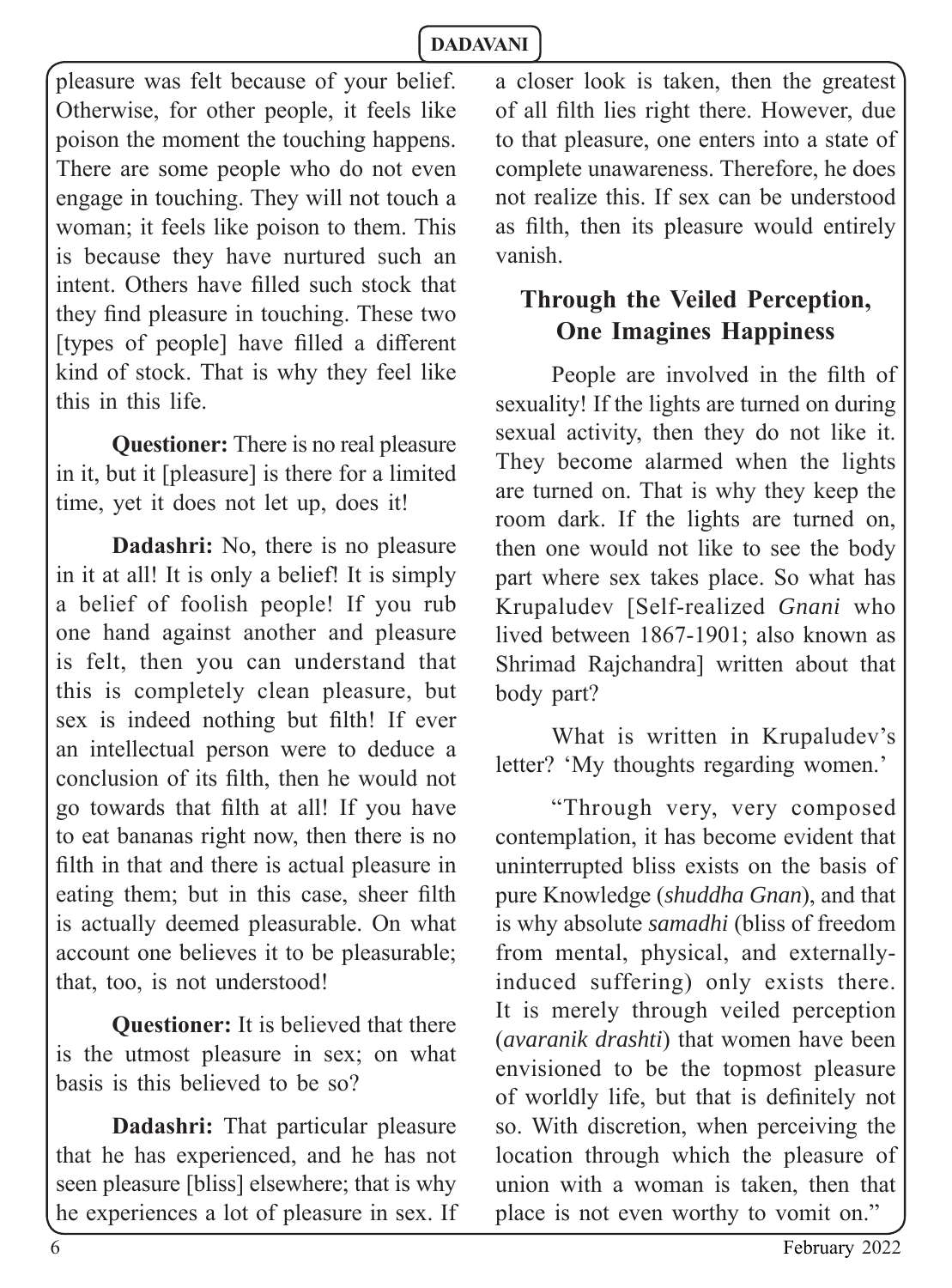What Krupaludev is saying is that place is not even worthy to vomit on. Therefore, vomit in another suitable place. Even if one were told to spit there, he would not like it. A person can spit elsewhere, but one would even feel ashamed to spit here. Moreover, what he carries on to say is, "All those substances towards which there is disgust (*jugupsa*), those very substances lie within her body and it is the birthplace of all that."

**Questioner:** What does *jugupsa* mean?

**Dadashri:** *Jugupsa* means intense disgust. Those things for which intense disgust persists, all those very things are indeed there, aren't they! Hey, does everything become all right just because it is tied in a 'silken sheet' [skin]? Krupaludev has written quite a lot, but how much can the pitiable people understand?

"Moreover, that pleasure is momentary and in the form of nothing but a skin disease and remorse. As the image of that moment is etched in my heart, it makes me laugh, 'What is this deception?' In short, it suffices to say that there is no pleasure in it whatsoever, and if there were happiness in it, then try to describe it in its entirety (*aparichhed*)."

"Therefore, analyze sexuality in depth and then take a look at it"; that is what Krupaludev means to say. If you want to sample its stench, then try to smell that place; what do you think? Moreover, if you take a look at it with your open eyes in bright day light, then does that place look beautiful? Intense disgust arises for it in every way!"

"It is only because of the state of illusory attachment (*mohadasha*) that such a belief has arisen; that is what you will undoubtedly come to realize. Here, my purpose is not to critique a woman's body organs. But, it is for the discretion that the [relative] self never gets pulled over there again, that I have casually given this suggestion. The fault does not lie in a woman, but the fault lies in the [worldly-interacting] self [*vyavahaar atma*] and with the riddance of that fault, whatever the self sees is indeed filled with extraordinary bliss; therefore, the ultimate yearning is to become free of that fault."

**Questioner:** How much He [Krupaludev] must have Seen!

**Dadashri:** The *Gnanis* have Seen that. For one thing, the eyes do not like it, nor do the ears like it. To the nose, it stinks. If a hand that has touched that place happens to be smelled, then it would reek like a dead fish. And what if one were told to taste it? Not even a single sense organ likes it, and the sense organ of touch likes it, but only at night. If one were to touch it over there during the daytime, then the sense organ of touch would not like it.

There was a man who was a *Vaniya* (member of the merchant caste in the traditional Indian caste system; those who make a living through their speech and intellect) who used to come visit me. At the time, I was about sixty or sixty-two years old. He was also around the same age. He made an arrangement with me.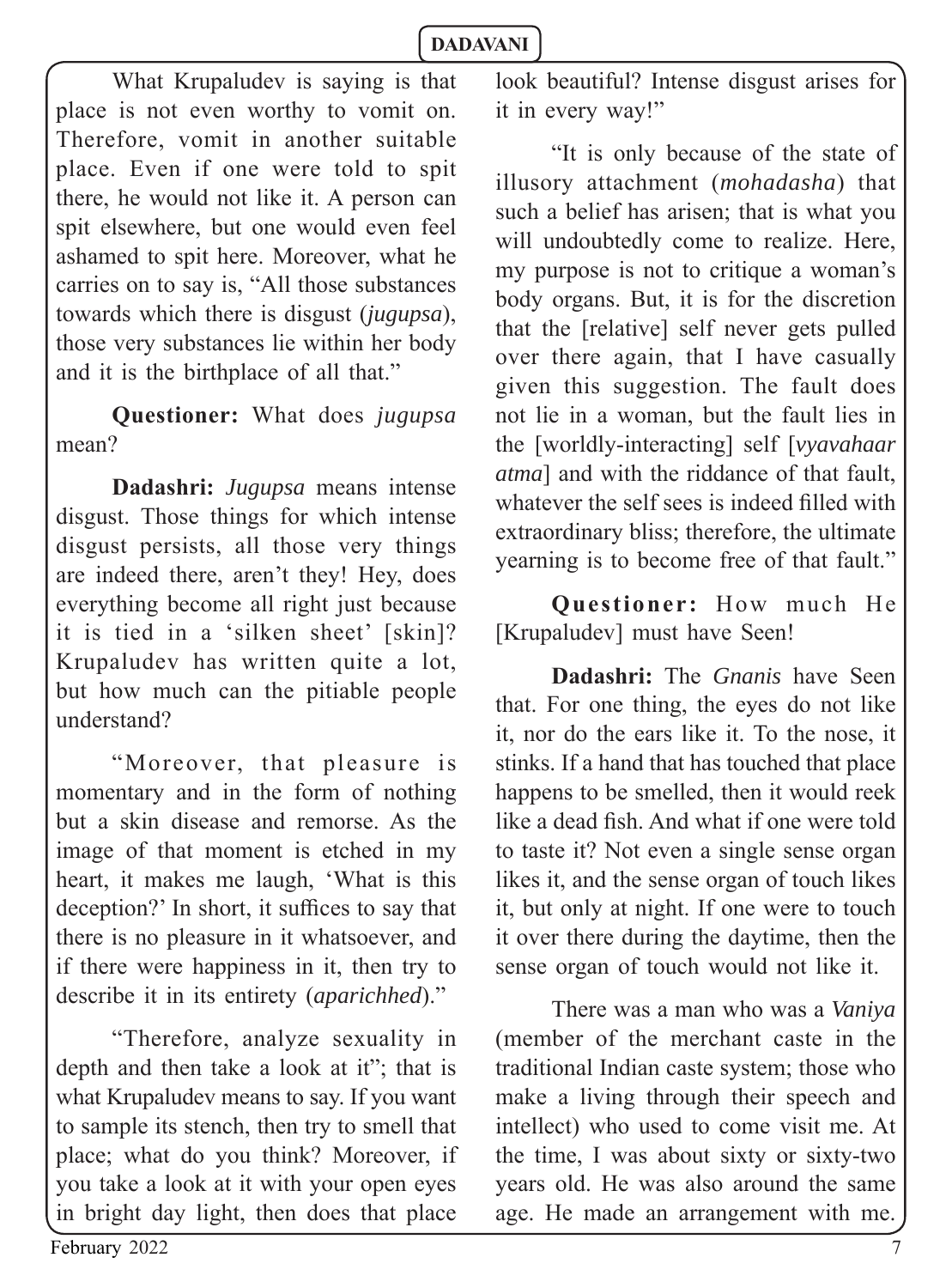[He asked me,] "If I come and visit you for half an hour, then will you agree to it?" I said, "Yes, I will." It increased people's reputation to be seen with me in public. So he sat down with me. He had a sharp intellect. I asked him, "If all these men who are passing by were naked, then would you like looking at them?" He replied, "No, I would not like it. I would turn my head away from them." Hey, if all those men are naked, then are you not naked too? You look good just because you are covered up [with clothes]! So then I asked him, "If a naked man and woman are passing by, then who would you prefer to look at?" He replied, "I could tolerate looking at the man, but I would not like looking at the woman. I would feel like throwing up." I was examining the *Vaniya's* intellect in this way. He told me, "I happened to see my wife while she was taking a bath. It makes me shudder with disgust."

#### **The Root Cause Is the Wrong Beliefs**

That which is not liked by the five sense organs has to be done in the dark. Even if children were to see it, they would feel ashamed. If a person is engaging in the sexual act and his photograph is taken at that time, then what would he look like?

**Questioner:** He would look disgusting; he would look like an animal.

**Dadashri:** He would indeed be considered an animal. Those are all considered to be bestial desires.

**Questioner:** What is the reason for being attracted to specific body parts of a woman?

**Dadashri:** It is because of your beliefs; it is because of the wrong beliefs. Why doesn't attraction arise towards the body parts of a cow? They are simply beliefs; there is nothing else to it. They are just beliefs. If you break these beliefs, then there is nothing to it.

**Questioner:** That belief that forms, does it form because of the circumstances that come together?

**Dadashri:** It forms in you because of what people tell you. When you say it, the belief gets formed. And because the belief is formed in the presence of the Self, it becomes strengthened. And what is there in it anyway? It is nothing but lumps of flesh!

**Questioner:** Once I had gone to see a breast surgery. Initially, when I saw them, they looked so attractive. However, when an incision was made for the operation, I began to tremble.

**Dadashri:** There is no beauty in that at all. They are nothing but lumps of flesh.

**Questioner:** How can this wrong belief be removed?

**Dadashri:** How did I remove it just now?

**Questioner:** Through the right belief. That story about the *Vaniya* and the lumps of flesh fits well with me.

**Dadashri:** That *Vaniya* did not like looking at naked women. His intellect is considered very good. I immediately recognized how developed his vision is! And in reference to his wife, he viewed her as a lump of flesh and that always made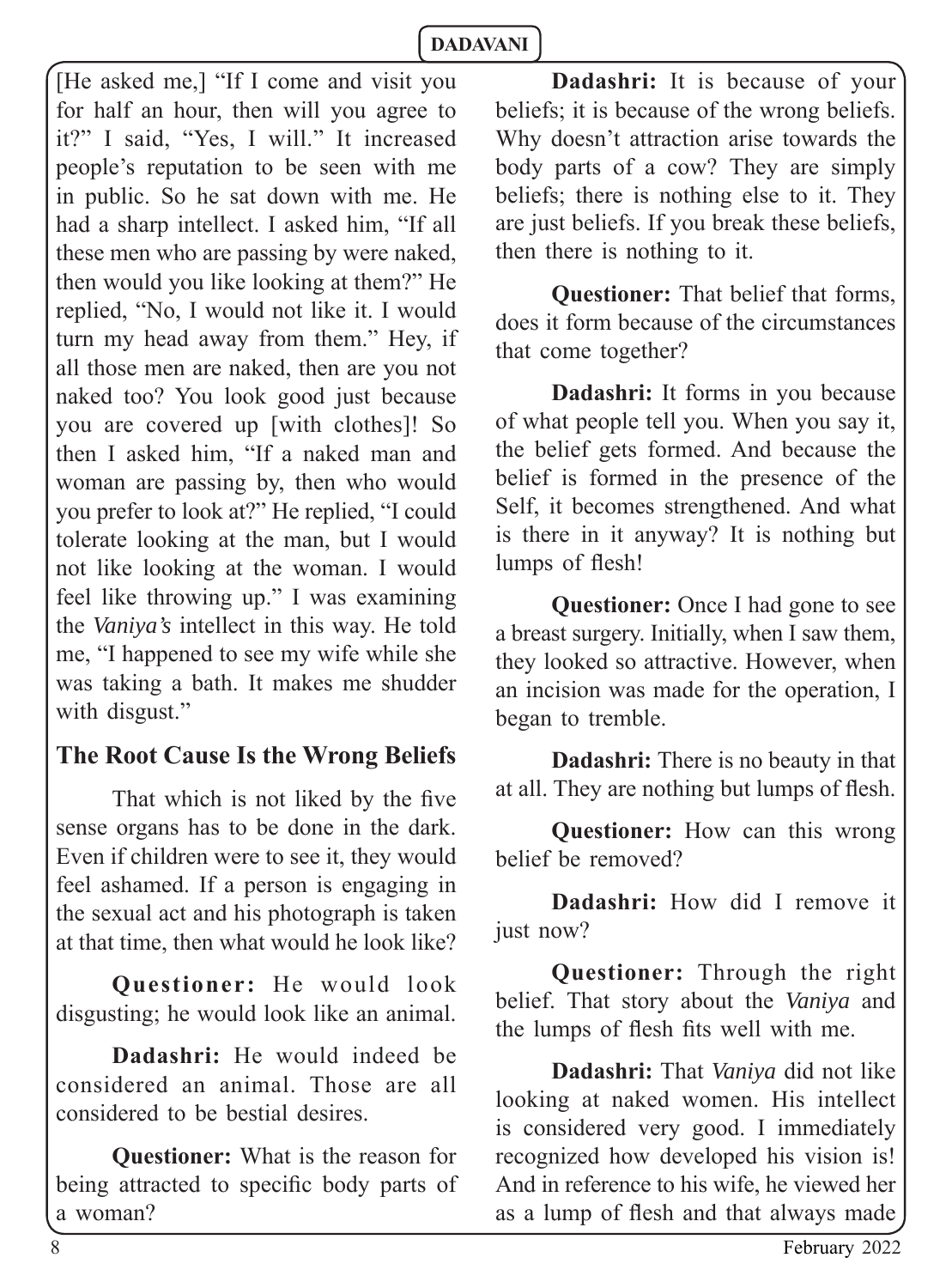him feel disgusted! He felt disgusted even at the age of sixty, so that is considered good, isn't it! Otherwise, one would not feel disgusted.

#### **Illusory Attachment Creates a Veil Over the Jagruti**

The world does not know at all, that all of this is wrapped up in a silken sheet, does it? The very rubbish that one does not like is wrapped up in a silken sheet. Does it feel this way to you or not? If one were to understand this much, then nothing but dispassion (*vairaag*) would arise, wouldn't it! But that much awareness (*bhaan*) does not remain; it is for this very reason that the world continues to function this way! Do any of these girls have such awareness? If a person appears handsome, and his skin were peeled off, then what would ooze out?

**Questioner:** Flesh and blood and all that would ooze out.

**Dadashri:** Flesh and pus and all that, right? And where did the beauty go after that? One has not thought of all this; that is why this illusory attachment (*moha*) exists, doesn't it!

**Questioner:** Yes, it definitely seems to be so.

**Dadashri:** Yes, just look at the entrapment! If you think about it, then does it not seem to be an entrapment, dear lady? This point, that everything inside is filth, does seem to be correct through the intellect, doesn't it? Does everyone have filth inside or must some people be clean, like beeswax?

**Questioner:** There is filth inside everyone.

**Dadashri:** If the awakened awareness *(iagruti)* remains that there is filth like this in the body, then no matter how attractive a person looks, would illusory attachment still arise?

**Questioner:** It would not.

**Dadashri:** It is because that *jagruti* is not there that this illusory attachment arises, and later, nothing but misery arises through that illusory attachment. Otherwise, would there be any misery?

A young man may go out wearing nice clothes, wearing a necktie, but what would ooze out if the mortal one were cut open? "Why do you needlessly keep wearing a necktie?" People with illusory attachment have no awareness (*bhaan*). The poor things become deluded upon seeing the attractive appearance! Whereas I can see everything openly, through and through. Would you not feel bad if all these people were to take off their clothes and wander about?

**Questioner:** I would feel very bad.

**Dadashri:** So they look good because of clothes. Would they look good without clothes? Cows, buffaloes, goats, dogs all look good without clothes, but people do not look good. Now, no one would give you such knowledge, would they? No one would explain things in such details, would they? So then illusory attachment is bound to arise, isn't it? Dadaji has said, "All of this is filth," so then how can illusory attachment arise?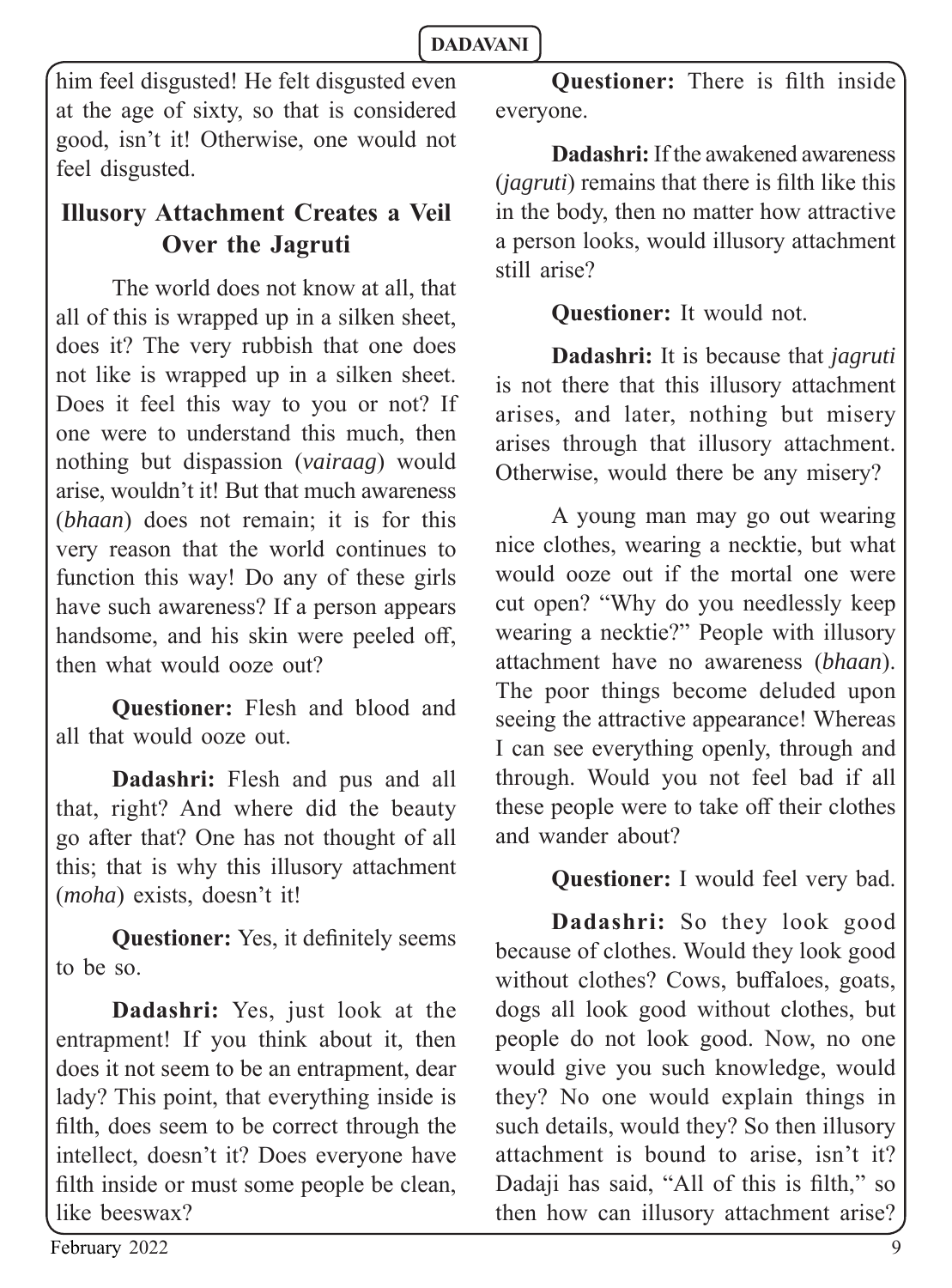If a man or a woman walks around with nicely groomed hair, then what does that have to do with you? What would come out if they are cut open? What happens if you peel him like you peel a gourd? The garbage inside would be visible, wouldn't it? If someone has pus oozing out from here, and you are asked to clean it up for him, then would you like doing that? You would definitely not like to touch it, would you? And if you have a male friend who does not have any pus, then you would like to touch him, wouldn't you? However, there is actually just garbage filled inside. You cannot even touch that. It's not as though there is anything in the world that is worthy of having illusory attachment for, is there? But people have never thought about this! No one has told them this!

#### **One Is Entrapped in the Energies of the Pudgal**

Why should attachment (*raag*) ever arise towards the body? What is the body made of?

**Questioner:** It is made of *pudgal* (the non-Self complex of input and output).

**Dadashri:** The qualities of *pudgal*, the qualities at the gross level, are such that they can be seen through the eyes, they can be heard through the ears, they can be experienced through touch, they give fragrance to the nose, they give taste (*swaad*) to the tongue. The qualities of the *pudgal* and the qualities of the *prakruti*  both come together. The qualities of the *prakruti* [anger-pride-deceit-greed] belong to *mishrachetan* (mixture of the pure Self

and the non-Self), and the qualities of *pudgal*, all that has come together and given rise to blood, pus, and all else, and has given rise to worldly life (*sansaar*). That is why this entire world has become perplexed. Due to ignorance (*agnanta*) of his own Self, the awareness of all this foulness does not remain for him, and because this awareness does not remain, this worldly life persists.

The entire worldly life is made up of the *pudgal*. But when attachment and abhorrence arise for the *pudgal*, that is called bondage, and when attachment and abhorrence do not arise for the *pudgal*, that is called *mukti* (freedom; liberation).

Four of the five senses are *vitaraag* (free from attachment) on one side [with regards to one of the two parties involved], whereas the sense of touch makes both parties involved prone to attachment (*raagi*). And there is the presence of the *mishrachetan* (a living person), which is the most harmful of all. If there is *vitaraagata* (total absence of attachment and abhorrence) in both the parties that are involved, then One can become free. Sexual desire comes under the sense of touch.

The *pudgal* has its own various energies which attract the Self. It is due to these very energies that one has taken a beating, isn't it! One is the Self, yet he went out to know about the energies of the *pudgal*, [inquiring], 'What is this? Which energy is this?' So one got himself trapped in it! Now how can one become free? One can become free if the awareness of one's own Self arises!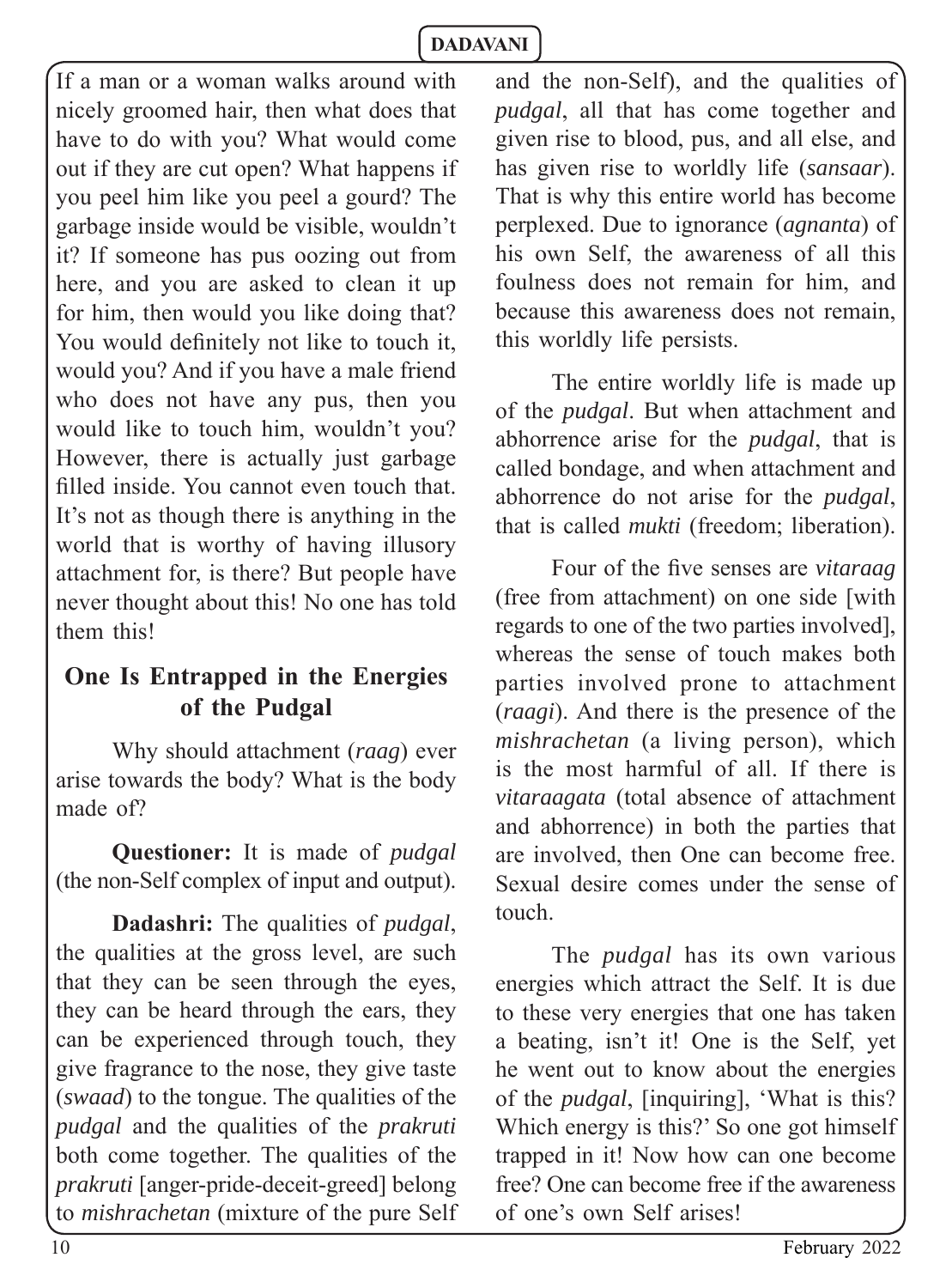#### **Pleasure Taken From the Pudgal Has to Be Repaid**

Have you ever had an eczematous rash? So as you scratch it, it feels gratifying, doesn't it? Now, what are you taking that pleasure from? From the *pudgal*. You seek pleasure by rubbing the two together, scratching it, by itching it. Then, ultimately, when the hand stops scratching, the burning sensation starts. Just look, the *pudgal* immediately gives pain, doesn't it! The *pudgal* says, 'Why are you seeking pleasure from me? You have the happiness within you, don't you! If you take pleasure from us, then you will have to repay it.'

**Questioner:** At the time of repayment, the misery that arises is dependent upon how much *aasakti* (inner tendency inclined towards attraction that attaches) or greed one has, isn't it?

**Dadashri:** The more *aasakti* one has, the more the affliction from external sources (*upadhi*). If there is less *aasakti*, then there will be less misery. It all depends upon the *aasakti*, doesn't it!

Have you never experienced an eczematous rash? So everything has to be repaid. A lot of pleasure is derived from [scratching] the eczematous rash, isn't it? At the time of scratching, there is a lot of pleasure on his face, isn't there? So a person watching him would feel, 'Oh God, give me eczema too.' Do people do that or not?

**Questioner:** How can there be pleasure in scratching it like that?

**Dadashri:** No, no, his face appears

to be full of pleasure when he is scratching. So in his mind, the other person feels, 'He is experiencing pleasure and I have been left out.' So he beseeches God, 'Give me something.'

**Questioner:** No one would ask for something like that, would they? On the contrary, one would have the thought, 'This is nothing but filth.'

**Dadashri:** Sex is indeed that. It is just like scratching. It is simply friction. From that friction, electricity is generated. But the repayment that comes later on breaks the joints [in the body]. How can there be pleasure in that? The Self is not involved in that. There is no eternal element that Knows and Sees (*Chetan*) in that. '*Chetan*' is only the Knower of that. Thus, one actually believes a perverted (*viprit*) state to be pleasurable.

#### **By Indulging in It Once, the Chit Becomes Out of Control**

**Questioner:** It is because one feels temporary pleasure that he gets involved in that, isn't it?

**Dadashri:** The fact is, he does not have the awareness (*bhaan*) that there is permanent happiness [in the Self], and so whatever temporary pleasure that comes along feels good to him. He will eat a mango, but he will leave it once he finds it slightly sour. He will find another one that is sweeter. Now, who is this? It is the tendencies of the *chit* that seeks out [pleasure], 'There is happiness in this, there is happiness in that; there is happiness in the other!' But then he doesn't get happiness from it and so he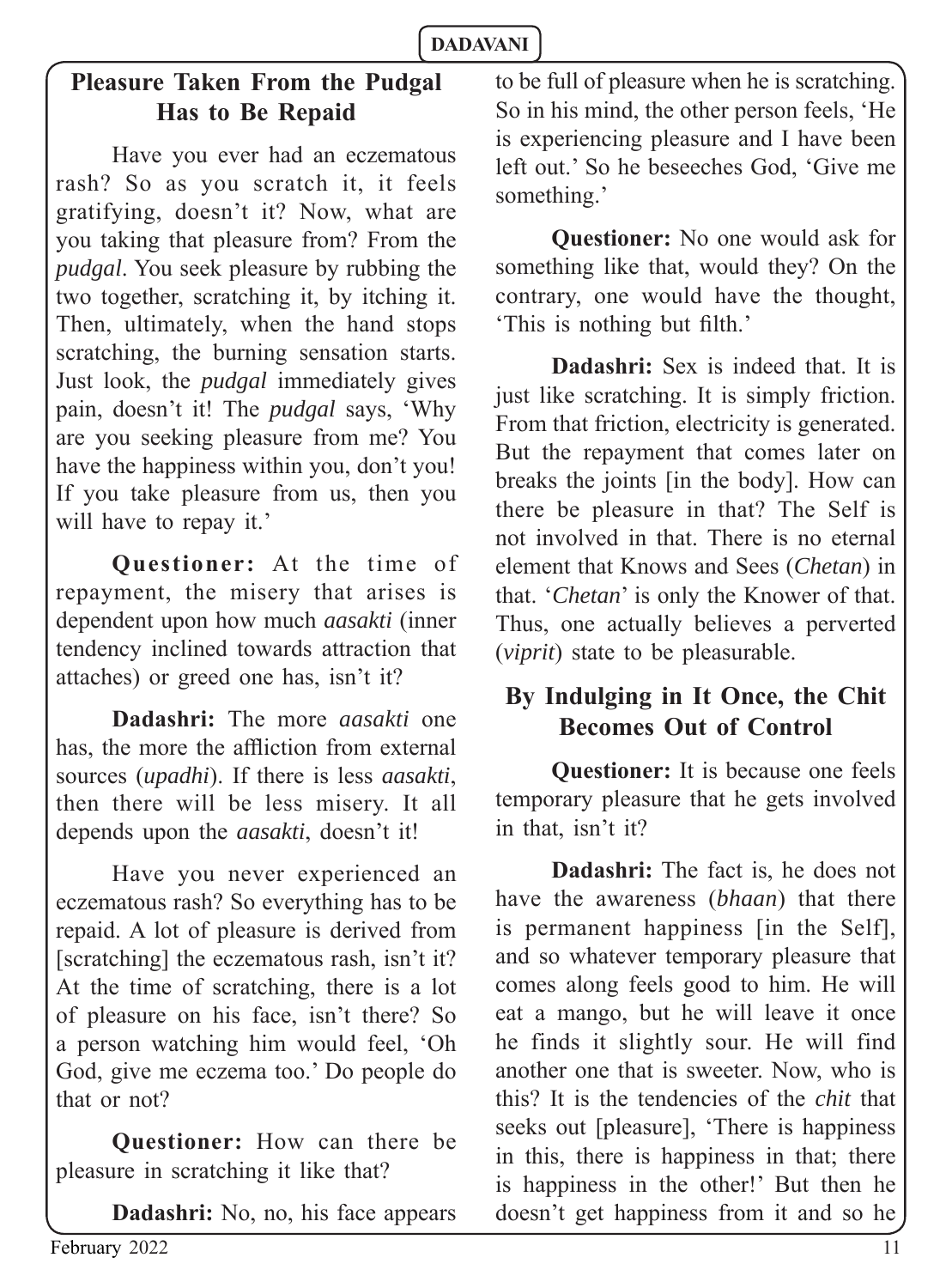throws it away. Then if he eats the food that he likes for a few days, what will that happiness turn into? There will be dislike even for that happiness. If he eats feasts during the wedding season for fifteen days at a stretch, then he would get fed up and run away and eat *khichadee* (a simple dish made of rice and lentils) at home. [You might ask him,] "Hey, even though the food was so good?" He would reply, "No, how can you like that all the time?" So the happiness that turns to dislike, that happiness cannot be considered happiness at all. That is not considered in the definition of happiness.

For how long does the impure *chit* exist? It exists as long as one has greed-laden temptation (*laalach*) [such as], 'There is happiness in this, there is happiness in that.' Once it experiences the happiness of its own 'home', it will not venture outside.

The phases that one had undergone the experience of (*vedan*) in the past life are the ones that come forth the most now. So the *chit* remains stuck only there. As that stickiness gets washed off, the *chit* does not remain there for long.

Where does the *chit* get entrapped the most? In sex. And once the *chit* is trapped, the *aishwarya* (energies of the Self within a human being) is lost. Once the *aishwarya* is lost, one has become an animal. So sex is such a thing that animalistic behavior has come about indeed through that. Animalistic behavior in human beings has indeed arisen because of sex.

Sex is such a thing that it does not

let the mind and the *chit* remain in the direction they are going in. And once one falls in this [trap of sex] and believes there is happiness in this, then the *chit* increasingly keeps going there, and upon believing, 'It is really nice here, it is really good here,' a countless number of new seeds get sown!

**Questioner:** Some people have no interest in it at all, interest does not even arise, whereas some people have too much interest in it. They have brought that with them from the past life, haven't they?

**Dadashri:** Sex is the only thing in which many complications arise. After one has indulged in sex one time, his *chit* will keep going there.

**Questioner:** But one has brought that from his past life, hasn't he?

**Dadashri:** His *chit* keeps going back there; he has not brought this with him from the past life. But then his *chit* goes outside of his control! It will become out of control even if he says no to it. That is why it is good if these boys remain in the intent of *brahmacharya*. And then if it discharges (*skhalan*) on its own, that is considered output (*galan*). It may happen at nighttime or during the daytime; that is all considered *galan*. However, if these boys were to ever indulge in sex just once, then they would get dreams about it day and night.

**Questioner:** The bad thoughts that arise, do they arise without the *chit*?

**Dadashri:** Yes, there is no relation between the *chit* and thoughts.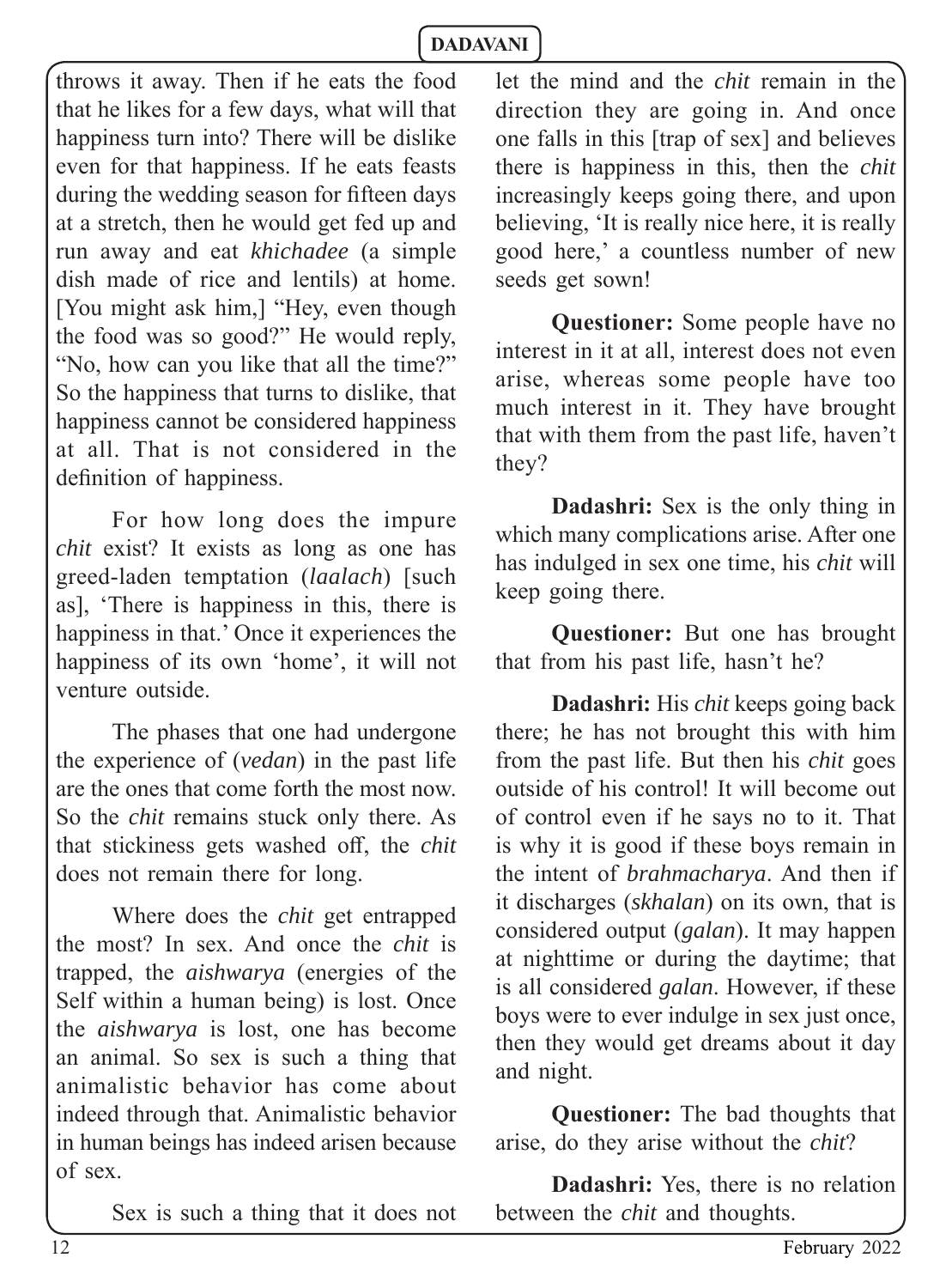**Questioner:** If I get a thought about some external thing, then that external thing captures my *chit*; is that what happens or not?

**Dadashri:** No, it is not a balance of these two things; it is not as though if one is there, the other has to be there. For the most part, that [what you are saying] is the case, but it is not that if one is there, the other is definitely there. Many times, there are only thoughts and the *chit* may not have been captured. Other times, the *chit* may have strayed and there are no thoughts about it. It may be like that and it may also not be so.

Have you experienced that when the *chit* goes towards sexuality, you have trouble concentrating?

**Questioner:** If the *chit* has touched the vibrations of sex even in the slightest degree, then it does not allow one's steadiness to remain for a long time. And if the *chit* touches it and separates, then one's steadiness does not go away. Whereas if it touches it just once, not only in the physical sense but even in a subtle way, even then it creates a disturbance that lasts a long time.

**Dadashri:** What is 'our' *chit* like? It hasn't ever moved from its place! When 'we' speak, it constantly keeps swaying like a flute! That is when the spontaneous joyful state of the *chit* (*chitprasannata*) arises.

#### **There Is Downfall Through Dwelling on Sexuality**

If you dwell (*ramanta*) on, meditate

(*dhyan*) upon, or visualize (*nididhyasan*) either a woman or sexuality, then the tuber of sexuality forms. Then how does it dissolve? It dissolves by having thoughts that oppose sexuality. If a person simply takes care of this much; for any sexual attraction that arises, if he immediately does *pratikraman* for it, then his [karmic] account would remain clear. If he delays it by even two minutes, then it sprouts. So, this actually comes to a stop through *pratikraman*, otherwise it would never come to a stop, would it! Then [after doing *pratikraman*], if the fault occurs, the liability does not remain. But where there is no awareness at all, if attraction happens in that situation, then everything remains as it was before. So if attraction happens upon seeing [a person], if *alochana* (heartfelt confession of a mistake), *pratikraman* (asking for forgiveness for that mistake), and *pratyakhyan* (avowal to not repeat that mistake) are done right then and the sexual thoughts are cut out, then a person can stay afloat; otherwise no one can stay afl oat amidst this. So this is actually a very deep hole.

Attraction happens because of ignorance in the past life; it is because you did not have the understanding, that is why you had dwelled on it. So the attraction arises once again. So then you should realize that there is some karmic account here!

**Questioner:** I do realize it, yet the thoughts keep arising over and over again.

**Dadashri:** Yes, but when the thoughts arise, they have to be destroyed once again. You have to keep destroying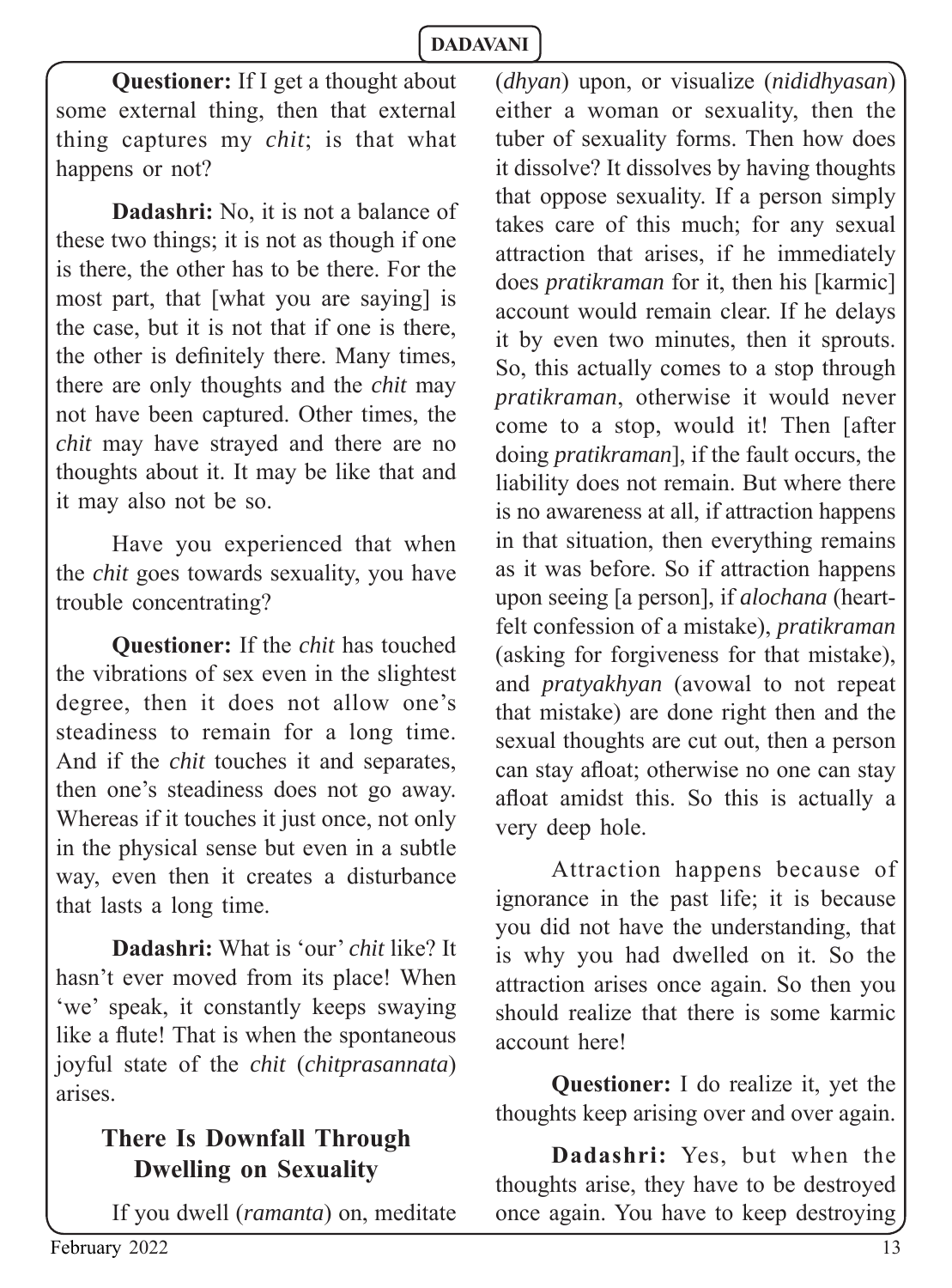them as they arise. 'You' have to See each [thought] and do *pratikraman* for it.

**Questioner:** I do understand what a big mistake has been made!

**Dadashri:** But it was because the mistake had been made that it arose within, isn't it! You should know how to destroy even a single thought that arises, shouldn't you! And you have to spend the entire day on this, for two hours at a time, then it will get destroyed, otherwise it cannot get destroyed. You did not think about this at the time of binding it, did you! You slept on your belly the whole night, thinking [sexual] thoughts.

**Questioner:** I did not understand [this statement], 'Slept on the belly the whole night, thinking [sexual] thoughts.'

**Dadashri:** He finds something attractive, so then he turns over face down and keeps thinking about it. He then continues to dwell on it. Now, she [that woman] has gone, so why does he continue dwelling on her? Yet the mortal one lies on his belly and dwells on her. He enjoys a taste of a kind! So then he turns over completely on his belly and indulges in it; I can See that! When does downfall take place? It takes place from the time one dwells on sexuality. Now if one dwells on *brahmacharya*, then *brahmacharya* will come into effect.

If one has dwelled on sexuality, then it should be washed off by doing *pratikraman*. But it is nothing much for the one who quickly cuts it off at that point. He does *pratikraman* the moment he sees it and then does not dwell on it,

even at night. As soon as the slightest thought arises, if he starts dwelling on it (*ramanta*), then he is considered to have slipped. It is actually due to this dwelling that all these faults have arisen, isn't it!

When the vision (*drashti*) changes [becomes sexual], then the dwelling begins. There is a reason behind the *drashti* changing; there are causes behind this from the past life. That is why the *drashti* does not change with everyone; it is upon seeing a certain person that the *drashti* changes. If causes were laid [in the past life], if there is an ongoing account that carries forward [in this life], and then if the dwelling [prolongation of play] takes place, then realize that this is a very large karmic account, so maintain increased *jagruti* there. Keep shooting the 'arrows' of *pratikraman* for that person. There should be powerful *alochana*, *pratikraman*, and *pratyakhyan* in that situation.

#### **Sexual Planning Involving a Living Person Makes One Slip**

A lapse in *brahmacharya* is a major fault. When there is a lapse in *brahmacharya*, there is trouble; you fall from where you were. If there is a tree that had been planted ten years ago and it becomes uprooted, then that is the equivalent of having planted it today, and moreover, those ten years went to waste, didn't they! And when a person practicing *brahmacharya* slips, if he slips just one day, he loses everything!

And for the person who slips from this point to all the way down here, the very same part that made him slip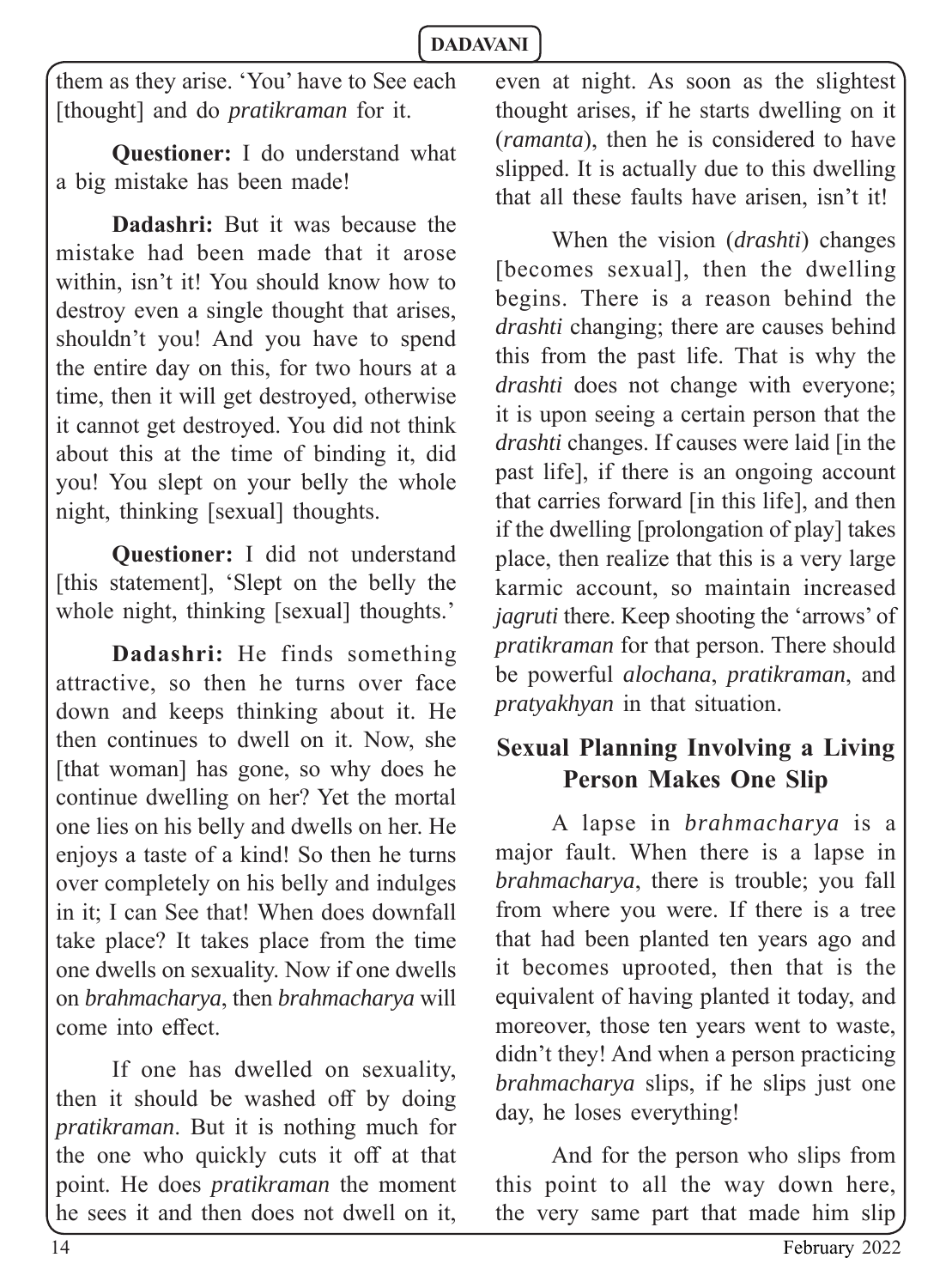expresses its force once again, that very same part makes him slip once again. So then it does not remain in his control. Then he loses even the control, he loses everything. 'We' tell you to beware of such a situation. 'We' warn you, "You will end up dying."

There is no other thing that is a hindrance. If a woman touches you and your intent changes, maintain *jagruti* there. This is because the *parmanu* (the smallest, most indivisible and indestructible particle of inanimate matter) of the female gender are such that they will change the other person's intent.

'We' can tolerate sabotage caused by the designing or planning (*yojana*) of any other matter except for that involving sexuality. This is because all other designs are not done with *mishrachetan* (a living person), whereas the designing or planning involving sexuality is done with a living person. Even if you let go, what would happen if the other person makes a claim against you? That is why 'we' have said to be cautious here. If you are negligent in other matters, it's fine. The consequence of being negligent is that slightly less *jagruti*  will remain. However, this sexuality is the greatest danger of all; the other person will drag you wherever they go! With our *Gnan*, how can you afford to go to such places [lower life-forms]? On the one hand, there is this *jagruti*, and on the other hand, there are illicit sexual relations; how could you put up with that? But even then, the karmic account has to be settled.

**Questioner:** It will come into effect, won't it?

**Dadashri:** Yes, it comes into effect in such a way that that woman may become your mother in the next life, she may become your wife, if you focus on her sexually for just one hour! That is how this is! This is the only matter you have to beware of! 'We' don't tell you to beware of anything else.

#### **Clear the Belief by Saying, 'Not Mine'**

**Questioner:** Everything you are saying is true. It is also set in my belief, but despite this, the touching still happens in my conduct.

**Dadashri:** The wrong belief is in your conduct, the belief will not refrain from giving its result, will it! It is a discharge belief. Once a belief has set in, no matter how contrary or bad it is, it will not leave, will it! So you have to remove it by saying, "This should not be so, this is wrong."

**Questioner:** So can we say that I still have an inclination (*ruchi*) towards it?

**Dadashri:** No, it is not like that. These wrong beliefs still remain within. So, you should clear them. The wrong belief that has set in based on others telling you so, that 'There is pleasure in this,' still remains. So as things come your way, you should clear them.

**Questioner:** How can we clear such beliefs?

**Dadashri:** Only by saying, 'Not mine.' They are not Yours. Those beliefs will be cleared by doing so. If you have believed a wrong belief to be correct a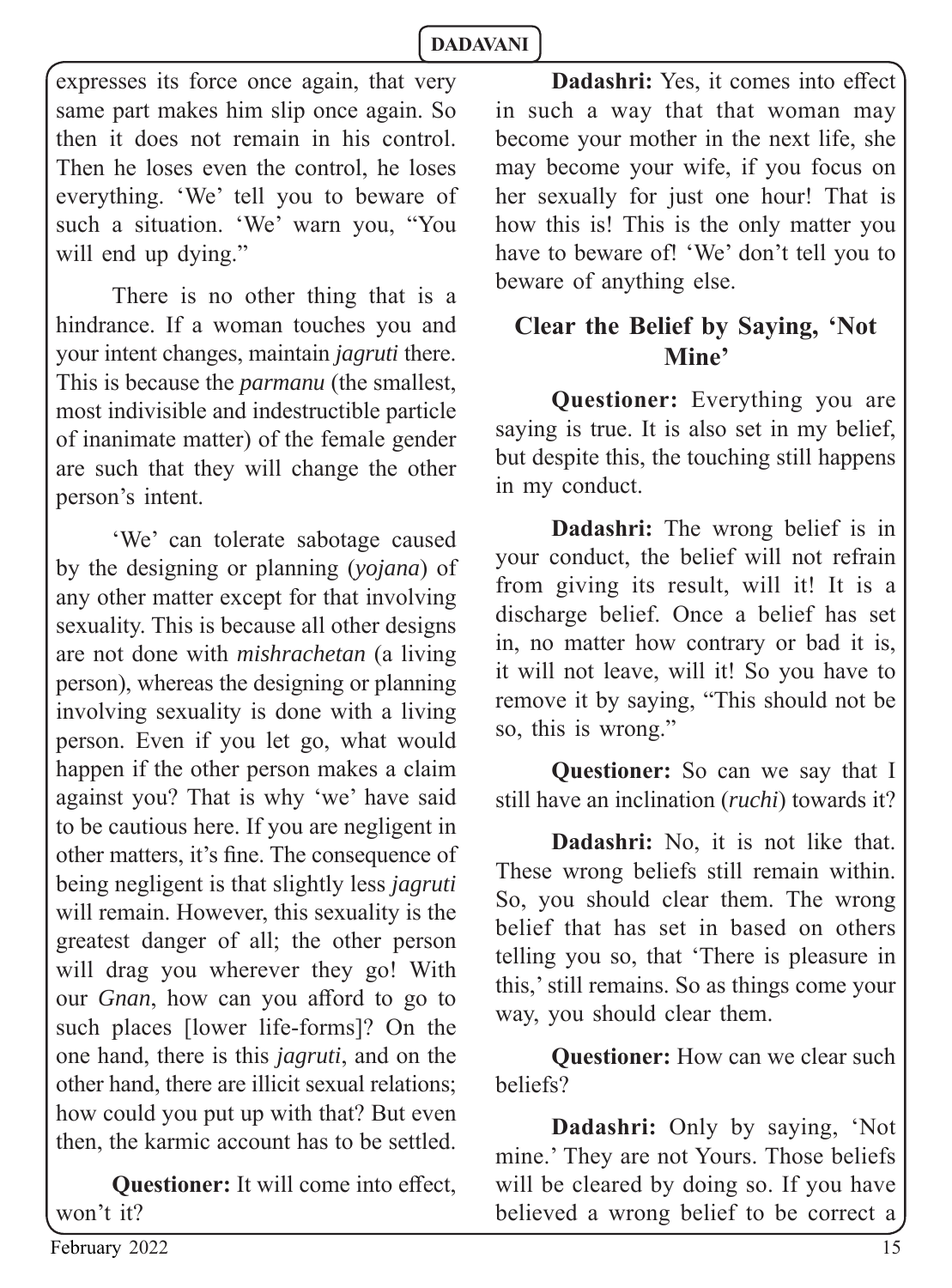hundred times, then you have to destroy it a hundred times, if you have done it eight hundred times, then you have to destroy it eight hundred times, if you have done it ten times, then you have to destroy it ten times. The world does not know what this is! The beliefs themselves are wrong.

#### **The Moment a Thought Arises, You Should Uproot It and Throw It Away**

When the thought of indulging in the pleasure of touch is about to arise, even before it arises, uproot it and throw it away. If you do not uproot it and throw it away instantly, then it will grow into a 'tree' within the first second, within the next second it will entrap you, and by the third second, you will be strangulated.

If there is no karmic account, then even a simple touch will not happen. Even if a man and a woman are in the same room, not a single thought [of a sexual nature] will arise.

**Questioner:** You said that attraction happens because there is a karmic account. So then how can I get rid of that karmic account before it unfolds?

**Dadashri:** It is only when it is done [uprooted] the very moment it happens that it will leave; it cannot be done in advance. If the thought arises, 'Let me reserve the space next to me for a woman,' then you should uproot that thought right away. You should recognize what the intention behind it is. Is it in line with your principle [of *brahmacharya*] or is it contrary to it? If it is contrary to your principle, then you should uproot it and throw it

away instantly. Generally, people make accommodation even before a woman sits down next to them. The moment such a thought arises, you should uproot it and throw it away. However, you turn such a thought into a 'tree' by the time a woman sits next to you. Then it cannot be turned around.

**Questioner:** I have decided that I do not want to indulge in sexuality, but if a girl or a boy brushes against me with a sexual intent, touches me with a sexual intent, while getting on or off the bus, while sitting in the bus or anywhere else, then I don't have a problem. I do not want to indulge in sexuality, but thoughts do arise.

#### **Dadashri:** That is good, isn't it?

**Questioner:** I have my 'safe-side' at that time, I do not indulge in sexuality at all. I do not want to touch anyone. But what can I do if they come and touch me?

**Dadashri:** I see. What would you do to a snake that intentionally wants to touch you? How can you even like touching a man or a woman? Where there is nothing but stench, how can you possibly like touching that?

I am just cautioning you that, if ever you accidently touch [any woman], then confess it to me. Sometimes, some women will deliberately brush against you.

#### **The Parmanu Bring About an Effect by Simply Touching**

**Questioner:** What if I have lots of negative thoughts? I don't have such a desire, but the circumstances come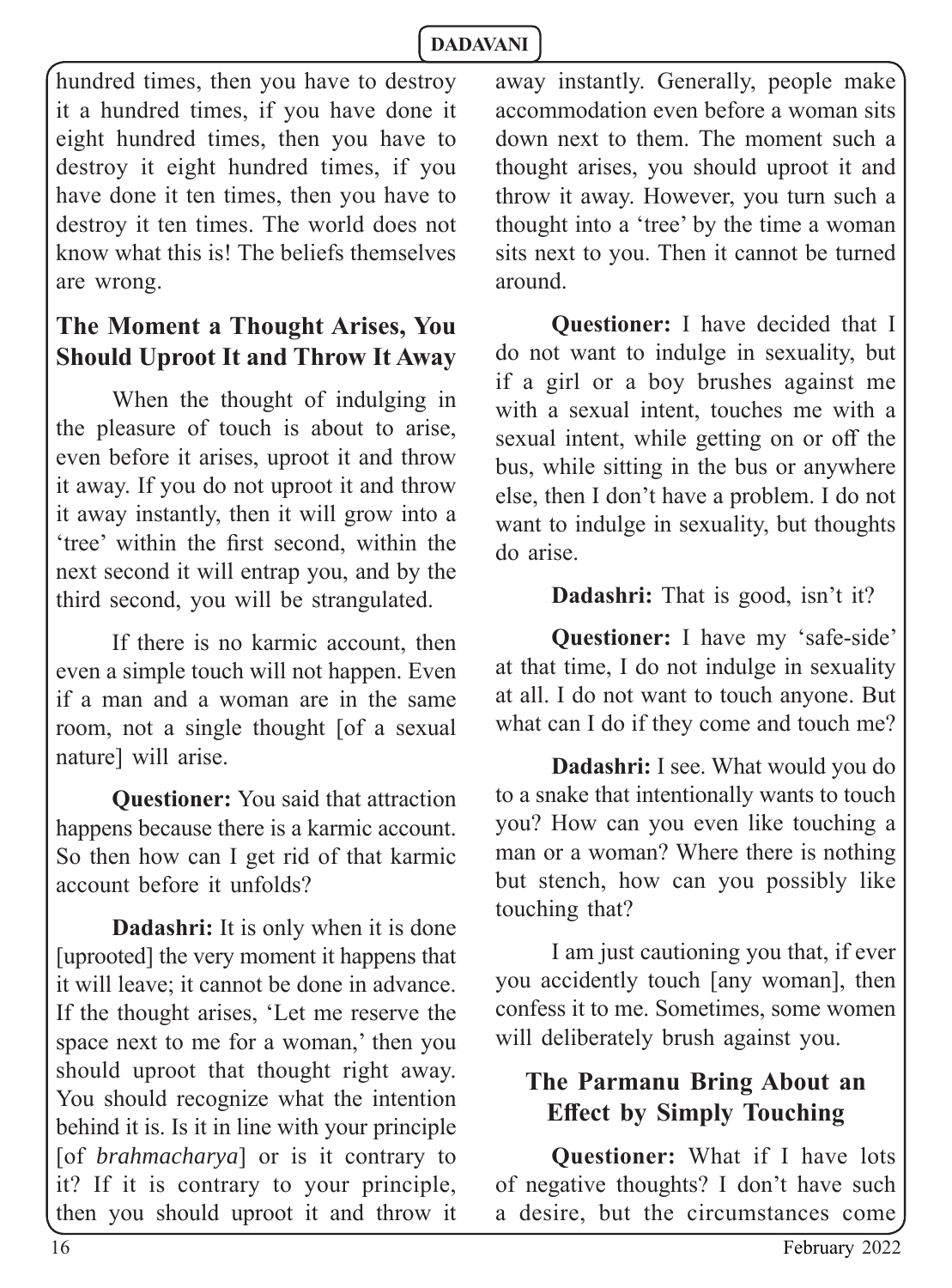together and the thoughts arise and then I occasionally slip.

**Dadashri:** You may not have the desire, but what happens if you walk into sticky mud? You will automatically slip. Hence, all this is past karmic debt that is causing problems again. You will have to clear those problems, won't you? You may not have such a desire today, but what can you do?

**Questioner:** Is that considered a weakness?

**Dadashri:** The fact is, for the one who has spoiled his *brahmacharya*, everything is spoiled.

If touching or any similar acts happen, then come and tell me and I will cleanse that for you immediately. This is because in terms of the attraction of electricity that happens from just one touch, 'we' subsequently have to remove that electricity.

**Questioner:** What is that electricity like? You had said, "The electricity is such that I have to wash it off"

**Dadashri:** The *parmanu* of the other person bring about such an effect (*asar*). The *parmanu* of attraction keep increasing. And the *parmanu* of having seen with the eyes are subtle and from the subtle the gross arises, and from that, the attraction arises. Then the attraction continues to grow. It then turns into repulsion. Before the repulsion is about to happen, the act (*karya*) takes place. Subsequently, the repulsion keeps happening. The repulsion begins the moment the act begins. Until the act begins, the attraction continues to

take place, and once the act is over, the repulsion continues to happen. This is how the attraction of *parmanu* is.

Now there will be no problem, Dada is looking after you. Even if you say, "Dada is looking after me," everything will fall into place.

**Questioner:** This is a new Science of *parmanu* you've disclosed.

**Dadashri:** All that is actually not worth disclosing. Only those points which are necessary for people to know are to be disclosed with discretion, and what is the point of disclosing it to outsiders? Worldly people are not going to refrain from touching each other.

**Questioner:** So due to touch, how far down do the *parmanu* drag one down?

**Dadashri:** Yes, so the attraction of the *parmanu* does everything. The control actually does not remain in the hands of the poor fellow, and when repulsion happens, even if he does not wish to separate, the *parmanu* themselves cause the repulsion, they separate them.

**Questioner:** When the repulsion happens, do the *parmanu* themselves cause the separation?

**Dadashri:** Yes, they themselves cause the repulsion by entering into [energizing] the influence (*amal*).

**Questioner:** So how do they do that?

**Dadashri:** Their influence gives the effect and then they themselves turn into repulsion.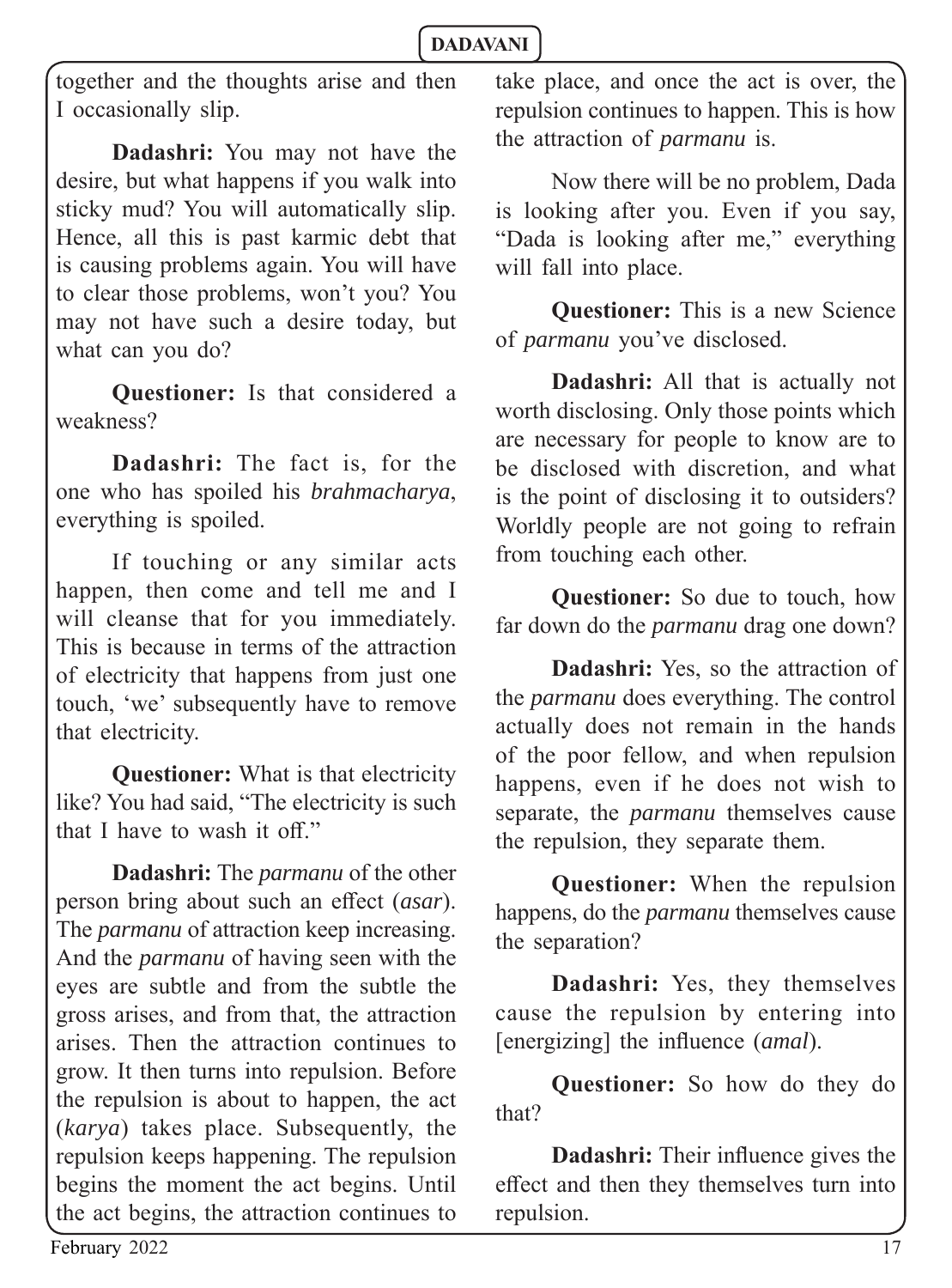**Questioner:** So is it a rule that once the attraction happens, repulsion inevitably comes about as a consequence?

**Dadashri:** Attraction and repulsion is indeed the rule. How long is it considered attraction? As long as repulsion does not come about, it does not give an effect. When the circumstance for repulsion arises, it starts giving an effect.

**Questioner:** What happens after the attraction starts giving its effect?

**Dadashri:** Then it's over! The person is dead! Now you do not have any problem.

#### **Improve Yourself by Scolding Yourself**

**Questioner:** I took a special directive (*agna*) from you. Later, when I went home, things spoiled a bit. Why does this happen? What is the reason this happens?

**Dadashri:** It is your lack of understanding. When you left here, if you had decided, 'I will take the medicine when I get home,' but then if you don't take it, that is your lack of understanding, isn't it! Just look, this man here had reprimanded himself, he threatened himself. He was crying and he was reprimanding himself, it was worth seeing both these things!

**Questioner:** Once, I had reprimanded Chandubhai [the relative self; file number one] two or three times; at that time, he had cried a lot, too. He even told me, 'This will not happen again,' yet it happens again.

**Dadashri:** Yes, that will happen, but

You have to keep telling him. 'You' have to keep telling him and it will continue happening. By telling him, You remain separate from him, You do not become engrossed (*tanmayakaar*). 'You' have to keep scolding him as if you are scolding your neighbor. By continuously doing that, it will come to an end, and all the 'files' will come to an end, won't they?

Keep Seeing the thoughts. 'You' should say to them, 'Are you still sitting inside?' Such a strict curfew has been put in place, but you still entered? Run, there is a curfew. Consider yourself doomed!'

When *brahmacharya* is practiced properly, it gradually creates an effect. Your face will glow with radiance. But currently, not much radiance is visible on your face. There is no visible loss, but no proper radiance is visible either!

**Questioner:** What is the reason for this?

**Dadashri:** The intention (*daanat*)! Your intention is bad. How could any radiance be visible? As a matter of fact, the moment you see [a woman], your intentions turn bad. How can there be any sexuality once you become a *brahmachari* (one who is unmarried and has taken up a resolve to practice life-long *brahmacharya*)?

**Questioner:** The intention is like this; what can be done so that the intention improves? What is the solution for that?

**Dadashri:** The thoughts that arise, they are not You. You should scold him [Chandubhai]. Did You scold him? 'You'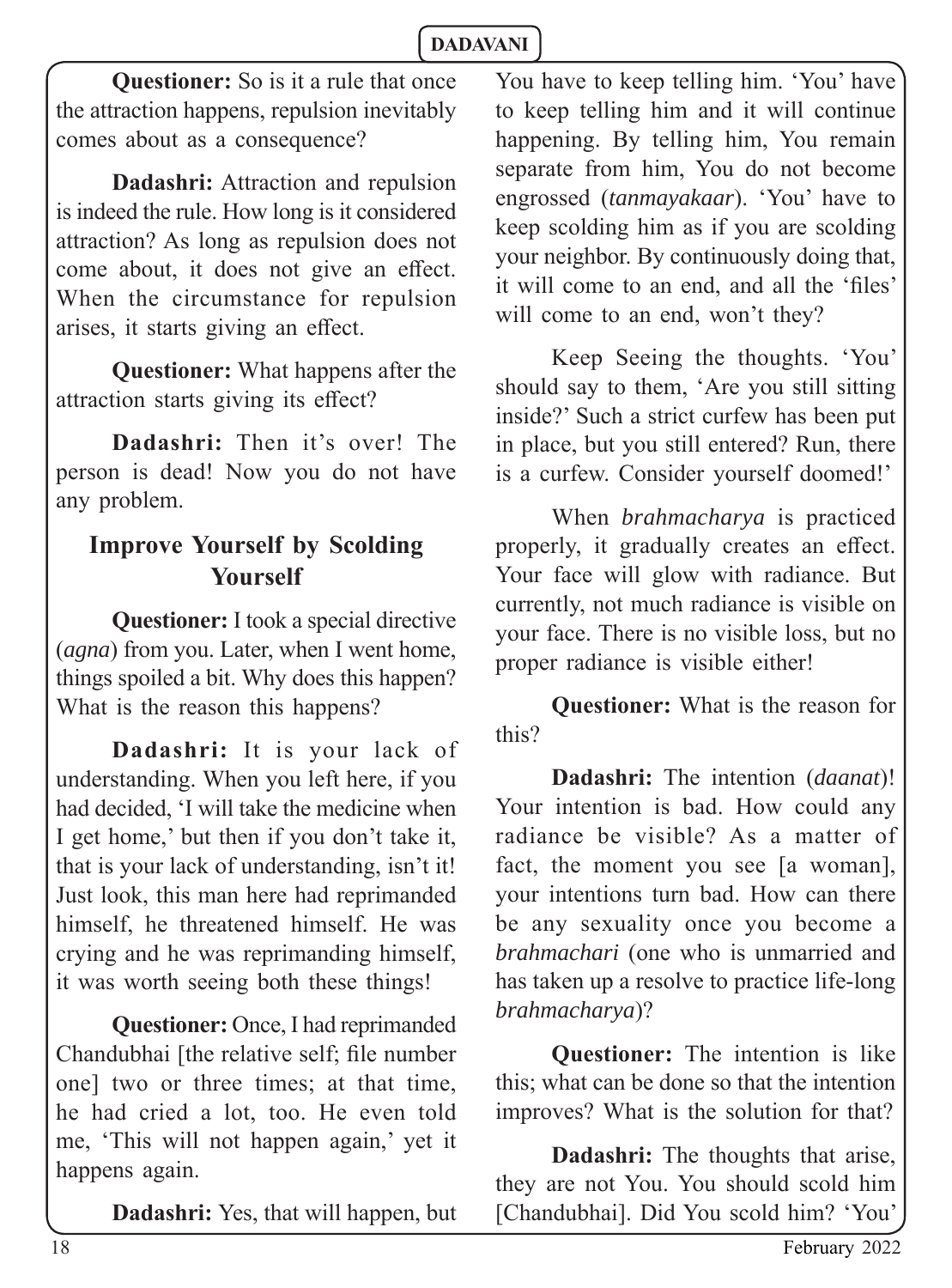did scold Chandubhai, didn't You? Have You ever scolded him? And what happens if you pamper him? You should scold him, 'I will slap you twice.' Then Chandubhai will cry. 'You' scold him, and Chandubhai cries! When this is done, then things fall into place. Otherwise, illicit sex will take you to hell. Instead, it is better to get married; at least it is something which is rightfully yours! Do you not have desires related to sexuality?

**Questioner:** I have such thoughts sometimes!

**Dadashri:** But that is only sometimes, isn't it? It is not like the thoughts that arise daily about eating a meal, is it? It happens once in a while. Is it like rain that falls once in a while?

**Questioner:** It happens once in a while. Before, I used to get a lot [of sexual thoughts] all day long; those have stopped.

**Dadashri:** As time passes, you will stop going in that direction. Once the direction you want to go in is decided, all other obstacles from the past will cease to arise, and then you will stop going in that direction. Then they will not arise.

#### **Circumstances Leading to a Sexual Encounter Should Not Arise**

*Jagruti* remains for You now, doesn't it? The bliss has started arising, hasn't it? All those others are in bliss. There is a new kind of radiance on all of their faces. If just one barrier is surpassed, then bliss will begin arising and it will manifest immediately! And if the barrier is not surpassed and you slip up, then you

will become entrenched on that side [of] sexuality]. Then you will once again be in the wrong direction. Therefore, you have to be careful at the time of being put to the test. Then the veil over the Self breaks and bliss continues to come forth!

There is nothing wrong with anything else happening, there should be no circumstance that leads to sexual encounter. There is nothing wrong with anything else happening, this means it is not worth worrying a lot about it. However, a sexual encounter between a man and woman is indeed death; that is how it is for you [those who are practicing *brahmacharya*]*.*

**Questioner:** So we would rather die than to have that happen.

**Dadashri:** No, that is death indeed. Death happened just like that. This is because when the bliss was to manifest, at that very time, you slipped. Just as if you are fasting and everything within is working towards your benefit, but before that, you start eating!

Therefore, beware. Otherwise, you will never get this position [of having Self-realization along with the resolve of practicing *brahmacharya*] again. You will not get this position again in any other era of the time cycle. Therefore, beware. You should never deviate even slightly from this, and if there is a major 'attack', then let me know. If anything else happens, it is not necessary. It is all useless! There should not be a sexual encounter between a man and woman. That is all, I will let go of the rest.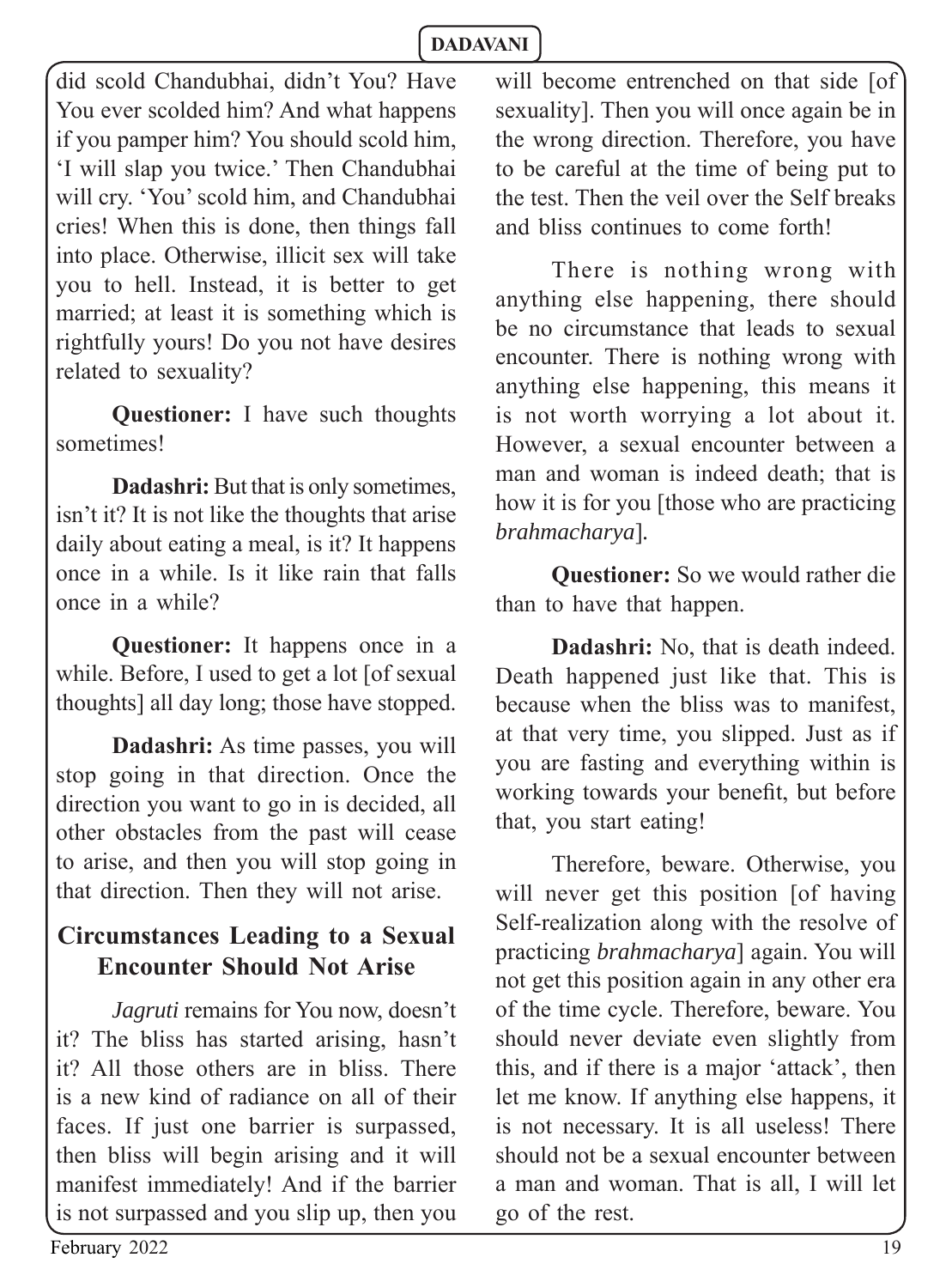**Questioner:** So is there not as much danger in the rest as there is here?

**Dadashri:** No, there is not [as much] danger. This is the most dangerous thing of all. It is verily suicide. You can patch up all the other things; there is a cure for that.

Now the more real penance (*tapa*) you do, you will experience that much bliss. This is the penance that has to be done, not any other penance. If there is a small brawl, it can be brought under control quickly if you inform the police. That is how this has to be kept under control.

**Questioner:** Now my resolve (*nishchay*) for *brahmacharya* has undoubtedly become strong within!

**Dadashri:** Your resolve has undoubtedly become strong. There is radiance on your face!

**Questioner:** It is fine if I fall a little short with respect to *Gnan*, but I want to completely perfect my *brahmacharya*. Meaning, I want to uproot it [sexuality] completely. Then there will be no liability for the next life.

**Dadashri:** That's it, that's it.

**Questioner:** I have met Dada now, so I want to finish it all off.

**Dadashri:** Finish it all off. Just pay heed that the resolve does not falter. A sexual encounter should not happen. 'We' will let go of everything else of yours. 'We' will show all the remedies for that. All the other mistakes that happen, of the five or seven or ten types of mistakes that happen, 'we' will show the remedies for all of those. There are remedies for those. I have all kinds of remedies, but I do not have a remedy for this [if a sexual act happens]. Having travelled a distance of 9,000 miles, one does not find the destination and so he turns back. Now, the destination was at 9,500 miles. Rather than going through the trouble of turning back, continue ahead, mortal one! Just look! This person has not made a resolve, so he is put under so much difficulty!

**Questioner:** The resolve is there, but mistakes end up happening.

**Dadashri:** If other mistakes happen, then they can be accepted, but there should be no sexual encounter. This conversation is only for this group; 'we' are not including you in this group. When you show 'us' your 'test examination', then 'we' will include you in this. Then 'we' will scold you, too. 'We' will not scold you now, so enjoy. You have to enjoy for your own good, don't you? What do you have to enjoy for?

**Questioner:** One does not actually benefit by taking enjoyment.

**Dadashri:** He does not. Then why are you taking enjoyment?

#### **If the Resolve Has Been Made, Then Nothing Will Happen**

What is the nature of sexuality (*vishay*)? However strong a person is, he has that much less [inclination towards] sexuality. Conversely, the weaker a person is, he has that much more [inclination towards] sexuality. The person who is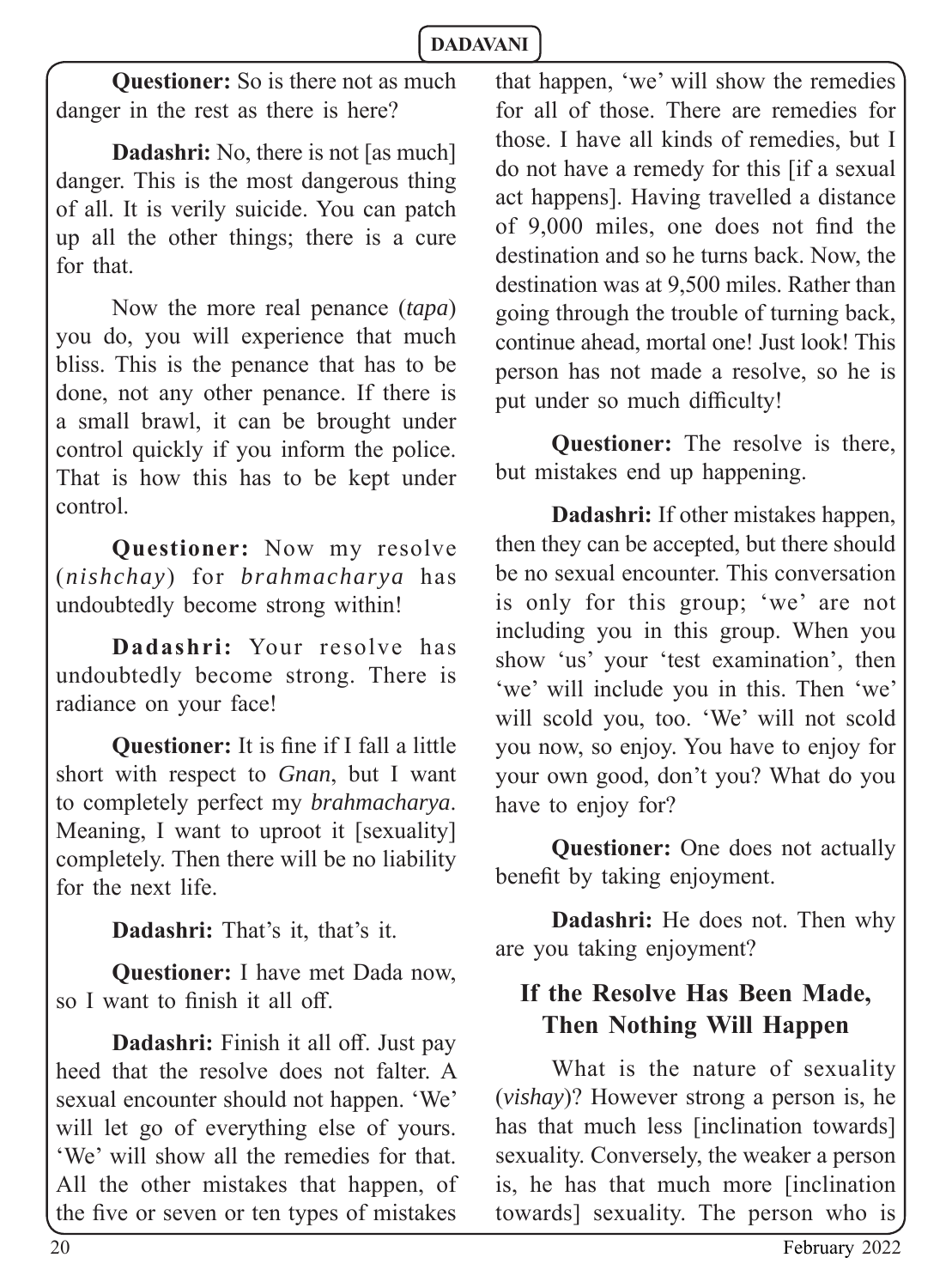completely weak has a lot of [inclination towards] sexuality. So, a person who is weak is so overcome with sexuality that it does not let him come out of it, whereas it does not even affect the one who is strong.

**Questioner:** On what basis does the weakness remain?

**Dadashri:** When a person does not have the solemn vow (*pratigna*) for it internally, when he does not have any steadiness of his own, he continues to slip up. He continues to slip until he is done for. According to the knowledge on the *Kramik* path (traditional step-by-step path to Self-realization), it is said that if there is a breach in your *brahmacharya*, then take care of it by drinking poison, but do not make a breach in *brahmacharya*.

**Questioner:** If one wants to achieve his goal [of perfecting *brahmacharya*], then even on the *Akram* path (step-less path to Self-realization), one has to maintain the same kind of resolve, doesn't he?

**Dadashri:** One has to maintain a strong resolve; a tremendously strong resolve is required.

#### **In That Situation, Dada Displays Silent Sternness!**

If a sexual encounter [outside of marriage] happens, then 'our' gaze becomes stern, 'we' will immediately know everything. Dada's gaze becomes stern towards sexuality alone, not for any other matter. 'We' do not have a stern gaze for any other matter. Other mistakes may happen, but this should certainly not happen. And if it does happen, then come and tell 'us', so that 'we' can 'repair' it for you, 'we' can free you from it.

**Questioner:** I have to come here to Dada to become free in every respect.

**Dadashri:** That is fine. That is why I have taken it in writing from these *Aptaputras* (young men who have taken the vow of *brahmacharya* and have dedicated their life to the *Gnani* for the world's salvation); so that I do not have to tell them to leave, they will leave on their own [in such a circumstance].

If a sexual encounter is impending for him and he meets 'our' stern gaze, then he will become free from it automatically. 'Our' blazing heat (*taap*) will make him let go of that. 'We' do not have to reprimand him. He meets such a stern gaze that he will not be able to sleep at night. That is considered the blazing heat of coolness (*saumyata*). People of the world have the blazing heat of *prataap* (aura of influence and power). In *prataap*, they have radiance on their faces, they practice *brahmacharya* quite well, they have strong bodies, their speech is powerful, their actions are dignified. That *prataap* exists in worldly life, but no one has the blazing heat of coolness. Now when these two come together, the properties of the sun and the moon, then work gets done. There are human beings with just *prataap*. But there are very few, there are not many in this *Dushamkaal* (the current era of the time cycle characterized by a lack of unity in thought, speech, and action)!

**Questioner:** And our *Gnan* is such that It nudges and cautions from within.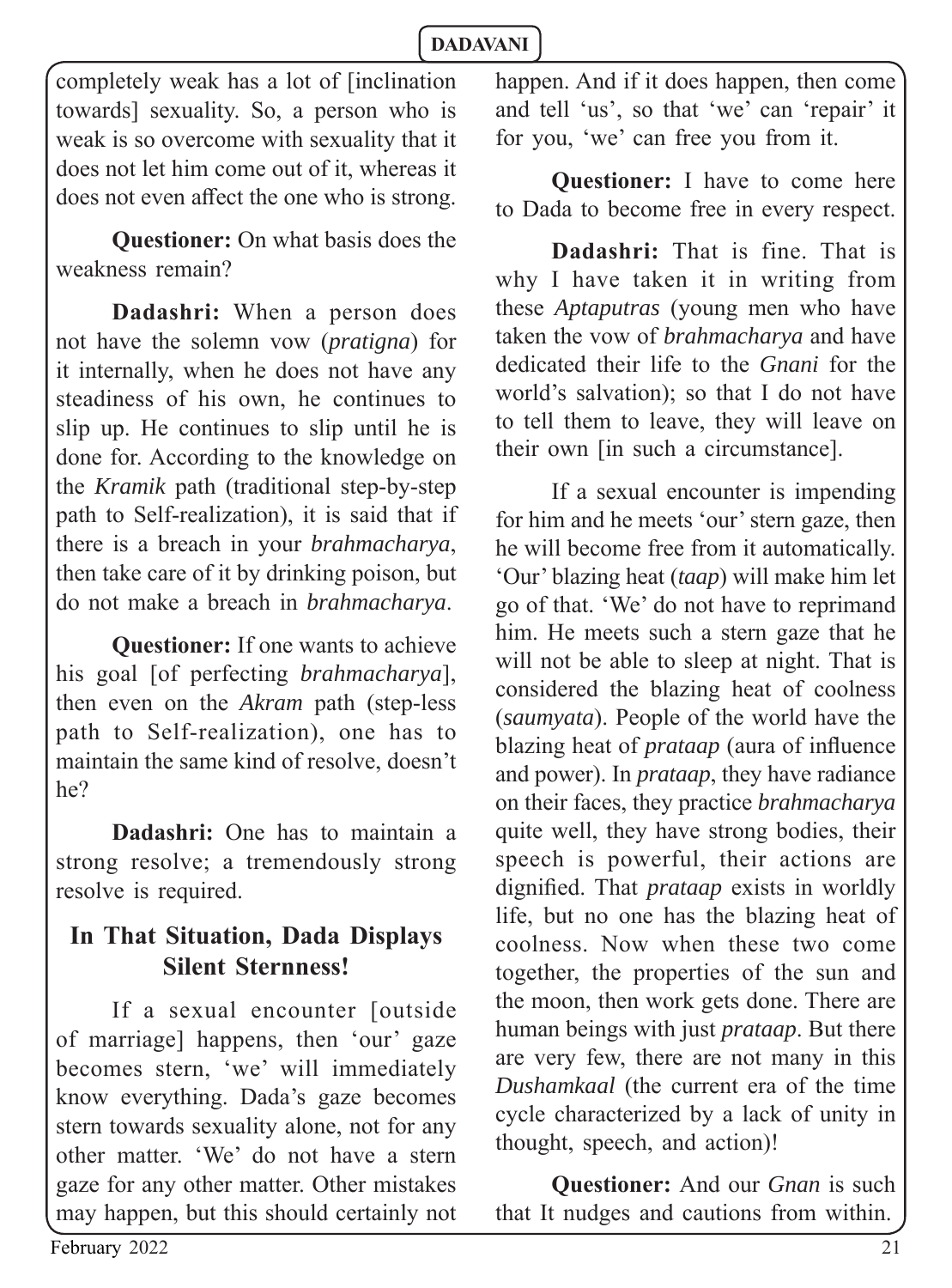**Dadashri:** Yes, It gives a nudge.

**Questioner:** So if even a minor mistake has happened, the shouting starts up internally, 'You neglected this, turn back from here.' So internally, it pulls us back to safety.

**Dadashri:** If you are ever in a position in which you may be defeated, then come and tell me. If one lifetime passes without impurity, then *moksha*  is attained; you have the green signal. And even if you get married, there is no problem. Even then, there will not be any impediment to *moksha*.

**Questioner:** If I touch someone deliberately, then that means it [sexuality] has come into the conduct, doesn't it?

**Dadashri:** If you touch someone deliberately, then that means it [sexuality] has come into the conduct! Why don't you touch a fire deliberately?

**Questioner:** I understand.

**Dadashri:** The moment the desire arises, uproot it and throw it out. As soon as the root sprouts, as soon as the seed sprouts, would you not know which seed is sprouting? It is of sexuality. So eradicate it and throw it out. Otherwise, if you feel pleasure upon touching [a person], then you are finished. That is not a life of a human being! Now do everything after understanding the laws. 'We' close the doors for the one with sexual conduct. Otherwise, this group [of *brahmacharis*] would collapse. There should not be any stench of sexuality in this group. So if any such thing happens, come and tell me about it. To get married is a solution.

And if you get married, it is not as though your *moksha* is going to go away. 'We' will find a solution for you.

#### **The Conditions for Brahmachari Aptaputras**

The one who has the resolve can remain [in *brahmacharya*]! He has the support of the *Gnani Purush*. He has taken *Gnan*, there is bliss within, so why should he fall into a well? So, because of your spiritual apathy, I do not like you. There is still spiritual apathy and you are all useless. You are not reliable! What can be said when you sleep in my presence? When are you going to write down [the two conditions for *brahmacharis*] and give them to me?

**Questioner:** Whenever you say so. I can write them now.

**Dadashri:** There are two conditions. The first one is on sexual misconduct. Write this down: 'If there is sexual misconduct, then I will leave [this group of *brahmacharis*] on my own, nobody will have to tell me to leave. I will leave this place on my own.' And point number two: 'If there is spiritual apathy, then I will accept whatever punishment the association (*sang*) gives me, whether it be fasting for three days or something similar.' Why would 'we' get involved in this? This is an association, isn't it? Does it look good if these people are sleeping in my presence? Yes, they were sleeping in the afternoon and they all got caught. They were caught many times before, too. This is all garbage. Some of it has been improved in one way or another.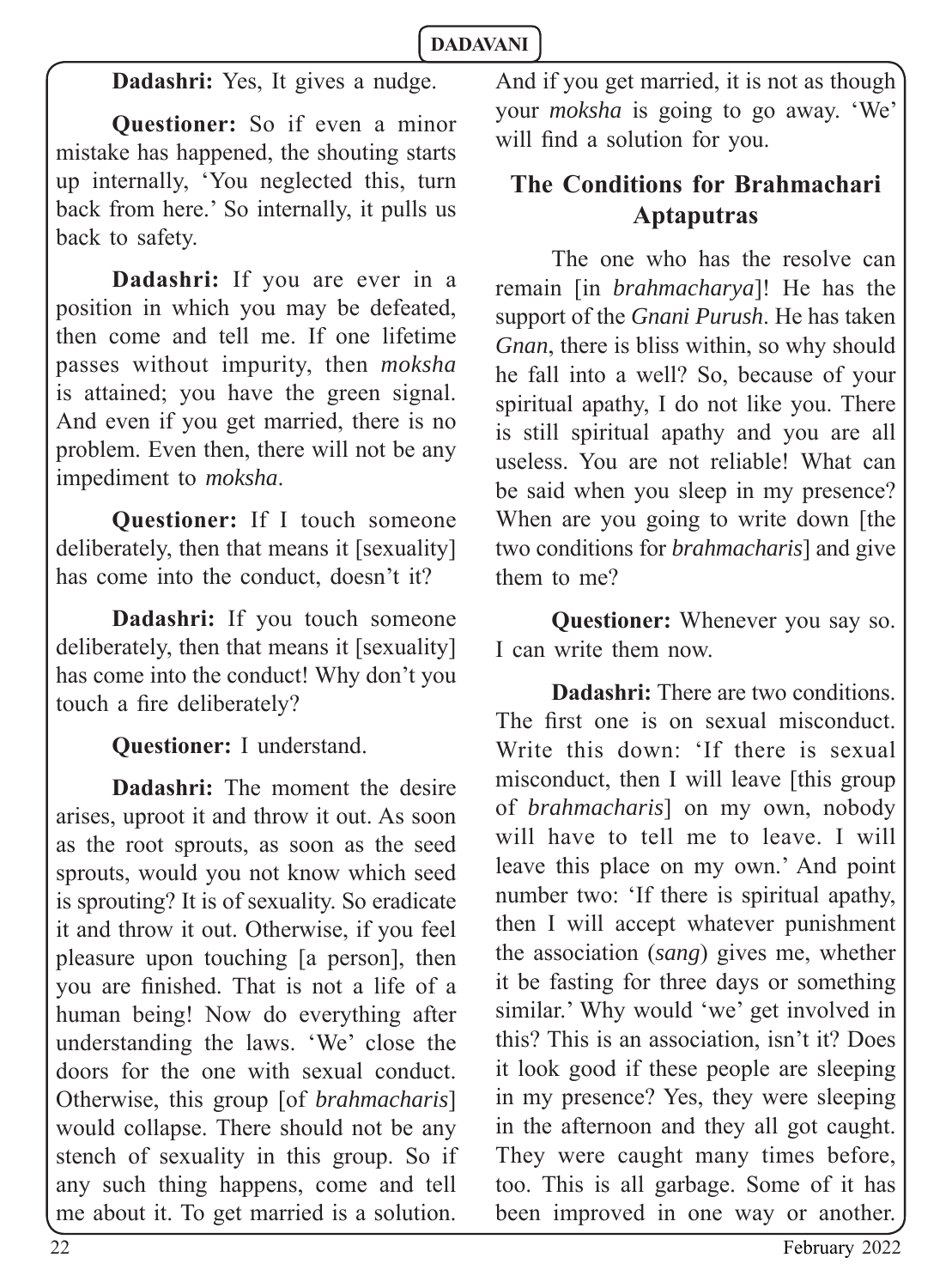You should write this down and give it to me. The *Aptaputras* write this down and give it to me. The conditions, which two conditions do they write down?

**Questioner:** The first is, 'I will never make a mistake related to sexuality, and if I do, then…'

**Dadashri:** 'If I do, then I will immediately go back to my own home. I will leave this place where the *Aptaputras*  reside. I will not even remain to show you my face.'

And secondly, 'I will not doze off in the presence of the *Gnani Purush*. I will not display any kind of spiritual apathy.' Write down these two conditions and become qualified. Hence, *brahmacharya* is important.

I tell them to get married without any hesitation. However, they tell me they don't want to get married. I do not say 'no' to getting married. You can get married. Even if you get married, you are not going to lose out on attaining *moksha*. So 'we' do not want to be blamed for that. If you cannot tolerate having a wife, then what can I do about that? Yet he replies, "I cannot tolerate that." He discloses that, doesn't he! So if you can tolerate it, then get married, and if you cannot tolerate it, then let me know.

If there is filled stock [of sexuality] within, then get married and settle the karmic account. Just because one gets married, he does not end up as husband forever. All the solutions are there.

If thoughts of sexuality arise in the mind, then *pratikraman* should be done, it should be 'shoot-on-sight'. Faults that happen through the mind can be tolerated. 'We' have a solution for that. 'We' will use that and clean it for you. If it happens through the speech or conduct, then it cannot be tolerated. There must be chastity (*pavitrata*)! Do you like these conditions?

#### **Questioner:** I like them.

**Dadashri:** Then write them down and bring them to me. If you do not like them, then don't do so. If the conditions are not acceptable to you, then keep them on hold right now. When you are ready to apply for admission, then do so at that time.

No one dozes off in 'our' presence. There should not be any of those shortfalls. Humility should be constantly present. Over the course of the entire day, it will not do if you doze off in my presence, and sexual misconduct will not do at all. Only completely chaste people are acceptable here! Where there is chastity, the Lord does not leave from there.

I have told everyone, "Dear fellow, such loopholes will not be tolerated." That is a lack of resolve. These *Aptaputras* have not gotten married, but they have made a resolve, so they should not engage in misconduct. Each and every one of you, come and tell me, who will practice that with firmness? Each and every one of you, tell me; stand up and tell me!

Dismiss all of those who engage in misconduct. You have given me the contract in writing. Sexual misconduct will not do, conduct that is the equivalent of pigs! What is the difference between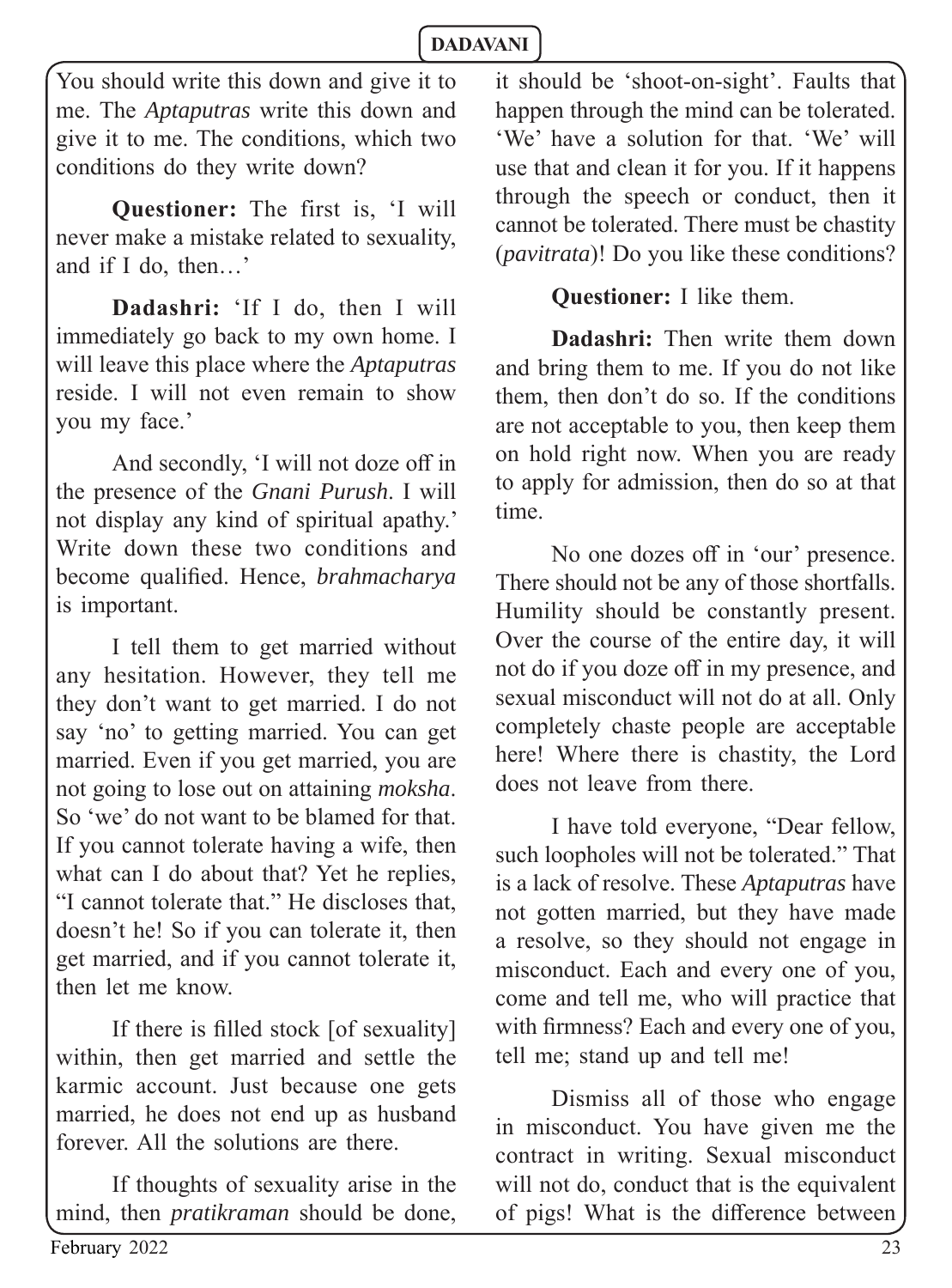pigs and this? Chaste people are getting ready; they will carry out the salvation of the world!

#### **The Gnani Cures the Diseases of Time Immemorial**

If you are chaste, then there is no one who can bother you! Even if the whole world turns against you, 'we' can handle them alone. 'We' know that you are chaste, so 'we' are capable of handling anyone. 'We' need one hundred percent assurance. You cannot handle the world; that is why 'we' have to defend you. So, do not be afraid in the least, do not be afraid in the slightest. If you are chaste, then there is no one in this world who can bother you! Dada can tackle anyone in the whole world who talks about Him. This is because He is an absolutely chaste person, His mind has not spoiled even in the slightest. You should remain chaste. Dada can deal with the people of the world for you if you are chaste. However, if you are unchaste from within, then how can 'we' deal with them? Otherwise, get married. Decide on one of the two options of your own accord! 'We' will help you in this [in practicing *brahmacharya*], and 'we' will help you even if you get married. It is 'our' duty to help you. Then if your resolve does not waver, then 'we' will give you 'our' *vachanbal* (the power of 'our' speech). If you remain in this *satsang*, then you will be able to tackle everything; 'we' give you one hundred percent guarantee of that!

As long as Dada is here, all your diseases will go away! This is because there are no diseases in Dada. Therefore, one can remove whatever diseases he

wants to remove. Your work would not get done if there was any insincerity in 'us'. For a sexual fault to occur is the greatest liability. It breaks all the *anuvrat* (five major vows followed with partial sincerity) and *mahavrat* (five major vows followed with complete sincerity)! It is not possible to get rid of sexuality even in a million lifetimes. It is only possible to get rid of it by remaining in the *Agnas* (five directives that preserve the awareness as the Self in *Akram Vignan*) of the *Gnani Purush*. And if 'we' were to have even the slightest sexual thought, then 'we' would not be able to remove your sexuality. However, the *Gnani Purush* has never even a thought about sexuality. Therefore, you will be able to practice *brahmacharya* with sincerity. Your intent is true, isn't it! When a true *nimit* (evidentiary instrument) and a true intent come together, then there is no one in the world who can break that.

It is possible to attain tremendous grace. Even if you reside in your own home and Dada resides in His home, it is still possible to receive His grace, but you should know how to make the connection! If there is even a slight mistake in the connection, then no matter how many times you press the switch of the fan, the blades of the fan will not move. So change the fuse! There is not much that is going to go bad with the connection, it goes bad sometimes, but you have to change the fuse. As it is, the opportunity to get Your [spiritual] work done has arrived.

'You' have been handed the string of the 'kite'! Now, if the 'kite' takes a dive, then just pull the string in this way. When the string of the 'kite' was not in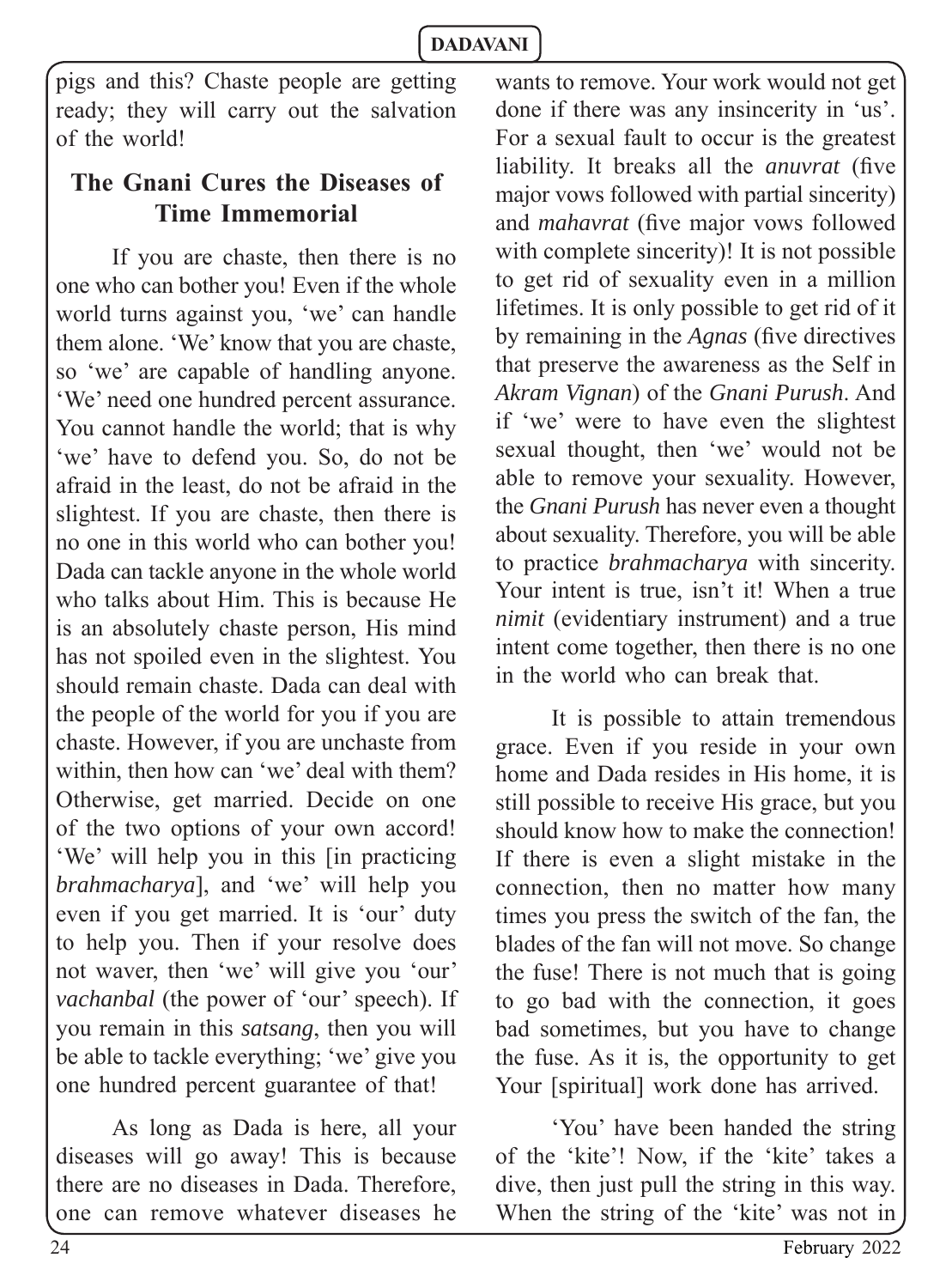your hands and the 'kite' took a dive, what could you have done? Now that the string of the 'kite' is in Your hands, there is no problem.

#### **There Is a Difference Between the Effect of the Touch of Both**

**Questioner:** When a woman is touched, her *parmanu* immediately give an effect. When we touch the *Gnani Purush*, the *parmanu* of the *Gnani Purush* also definitely affect us, but they do not seem to do so as forcefully. What is the reason for this?

**Dadashri:** That is the effect of *parmanu*; whatever kind of *parmanu* there are, there is a corresponding effect. If you touch an anxious person, then that will make you anxious too; it will give rise to such *parmanu*.

**Questioner:** But in that [the case of a woman], I experience it. Whereas with this [in the case of the *Gnani Purush*], I do not experience it as clearly. What is the reason for this?

**Dadashri:** Yes, everything will display its result. The *parmanu* will not refrain from giving their effect. When you touch fire, there will be an effect of the fire; when you touch ice, there will be an effect of the ice. You will immediately experience the effect of the *parmanu* that are within them. It is a different matter if awareness is not applied at the time of touching them, but each and every thing will not refrain from displaying the intrinsic nature of its *parmanu*.

**Questioner:** In the case of the former, I can immediately recognize that the entire *antahkaran* (the mind-intellectchit-ego complex) gets disturbed.

**Dadashri:** Everything gets disturbed!

**Questioner:** Whereas here [when touching the *Gnani*], we do not recognize it immediately. What is the reason for that?

**Dadashri:** How can you recognize that? How can you immediately recognize those high-level *parmanu*? If they are disturbed, then you will recognize it immediately.

**Questioner:** I can recognize that a negative effect takes place with the *parmanu*.

**Dadashri:** It is like when a laxative is taken.

**Questioner:** Is it not the same in this case?

**Dadashri:** It cannot be like that in this case. This will affect you very slowly. It will affect you slowly, because it has to take you to a higher stage! In the other case, it takes you down, so creates an effect speedily; it is called slipping [downward]. That is slipping down a slope, whereas this is going higher. It takes a lot of force to move an inch higher, whereas in the other case, the karmic stock that will take you down is already there, so as far as possible, you should not touch [a woman outside of marriage]. Regardless of how much *upayog* (applied awareness as the Self) there is, no matter how strong the *upayog* is, you should not touch her.

**Questioner:** This is about touch that happens unintentionally. There is not even the slightest intent to touch, yet it happens.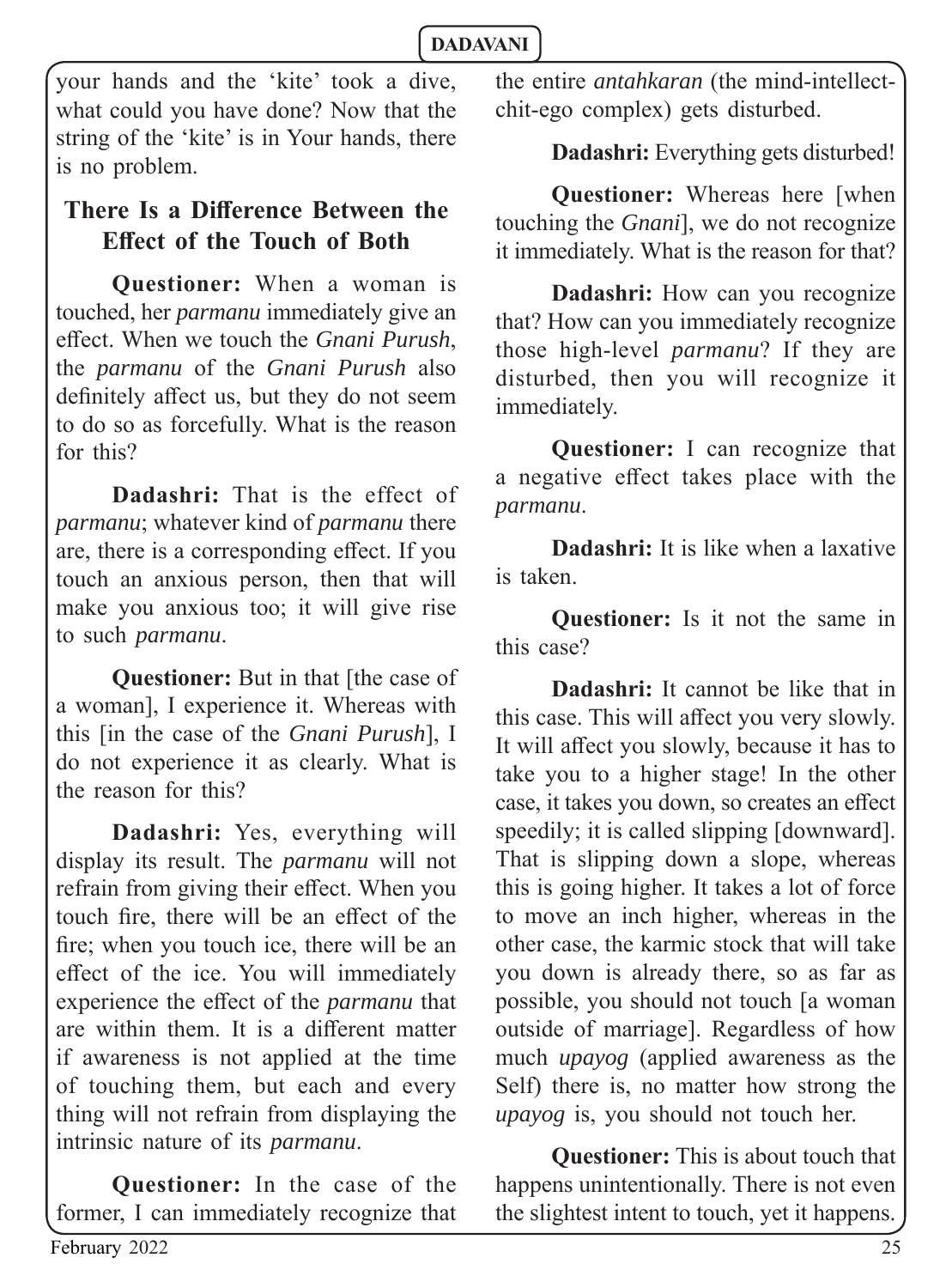**Dadashri:** If you end up touching someone, then you should do *pratikraman* immediately.

**Questioner:** And what about touching the *Gnani Purush*?

**Dadashri:** That is of a very high level! And it will take a very long time before it has any effect!

#### **No One Except Dada Can Touch Anyone**

'We' are absolutely free from sexuality (*akhand brahmachari*). Since the last twenty-eight years, not a single sexual thought has crossed my mind even for a day, ever since this *Gnan* manifested. That is why women can do *vidhi* (silent auspicious blessings performed by the *Gnani* for the salvation of the spiritual seeker) at my feet! There are some fifty thousand followers of 'ours', but not a single one of them has the freedom to touch any woman. This is because the attribute of even such a touch is problematic. It is not that everyone is like that, but as far as possible, one should not get involved in this. 'We' have the liberty. This is because 'we' do not dwell in any gender; neither masculine nor feminine nor any other gender. 'We' are beyond any gender.

A man and a woman should never touch each other; it is very dangerous. As long as one has not attained the complete stage, he should not touch [others]. Otherwise, if a single *parmanu* of sexuality enters within, then it will ruin many lives! 'We' do not have a single *parmanu* of sexuality. If a single *parmanu*  gets spoiled, then *pratikraman* needs to be done immediately. If *pratikraman* is done, then sexual intents will not arise in the other person.

No one has the right to touch a woman. This is because if a person touches a woman, then the *parmanu* will not refrain from giving their effect. If you touch a woman who is not your wife, then you have to wash [that mistake] for an hour. Women do *vidhi* touching the feet of only the *Gnani Purush*. The *Gnani Purush* has eradicated and thrown out all the seeds of sexuality; He does not have even a single seed of sexuality. Who has the right to touch [others]? It is the One who has surpassed the ninth *gunthanu* (one of the fourteen stages of spiritual development). This is because He never has any thoughts of sexuality! Those thoughts have stopped! Once that happens, the thoughts that arise will be of a higher level; all the energies will only rise higher.

After this *Gnan* manifested, 'we' have never had a sexual thought. For the One who has not had a sexual thought, the One whose mental strength (*manobal*) has become extremely powerful based on *Gnan*, He no longer has any problem. This is the reason women are able to do *vidhi* while touching 'our' feet! However, no one else has the liberty to touch women, nor do women have the freedom to touch anyone else. No one should be touched. For some, sexual thoughts will arise within them even before a woman touches them. For 'us', 'we' are able to see everything through and through in just one second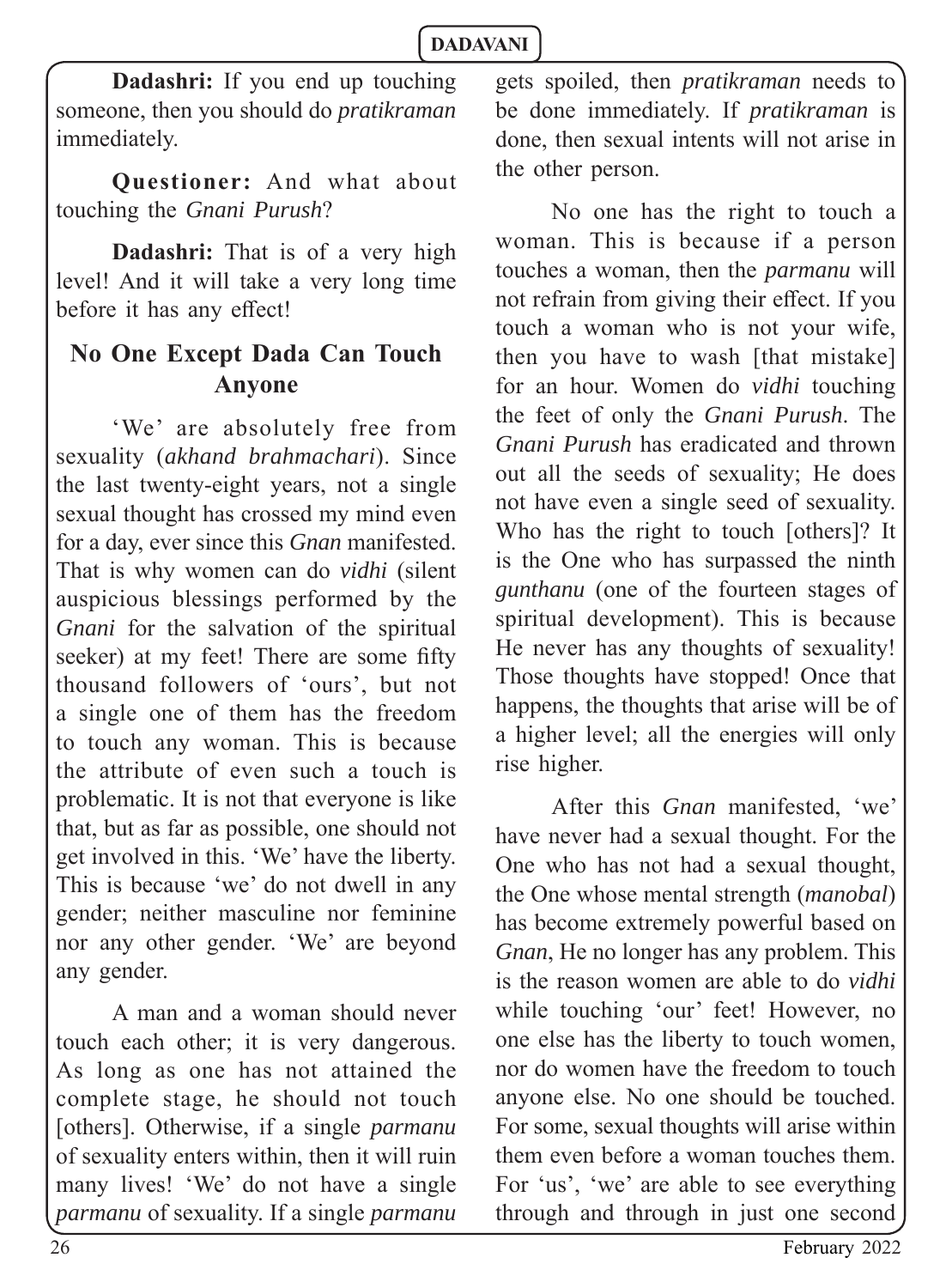through 'three vision' [Dadashri's three step experiment in which, in the 'first vision', the man or woman is seen as naked even when they are fully clothed. In the 'second vision', the person is seen as though the skin has been removed. In the 'third vision', all the internal organs are seen.]. When 'our' vision as the Self (*Darshan*) is so elevated, how can that disease arise?

And 'we' do not have any attachment (*raag*) towards the *pudgal* (non-Self complex of input and output)! 'We' do not have any attachment even towards 'our' own *pudgal*. 'We' remain totally separate from the *pudgal*. The one who has attachment towards his own *pudgal* will have attachment towards another's *pudgal*. Since infinite past lives, this and only this [sex] has been indulged in, and yet it does not let up. That in itself is a wonder, isn't it! When one has opposed sexual pleasure for many lives, when one has thought very critically about the nature of sexual pleasure with an unveiled vision, when a tremendous amount of dispassion (*vairaag*) has arisen, then it lets up. When does dispassion arise? It is when One Sees it as it is.

For 'us', the *Gnani Purush*, everything is clearly visible. 'We' see everything exactly as it is. And that is why 'we' remain *vitaraag* (free from attachment and abhorrence). One has had attachment towards the body for infinite past lives, and the reward he has received for that is the cycle of birth and death. Just once, have attachment towards the Self, meaning, become *vitaraag*, then you will recoup the losses of infinite past lives.

#### **Spiritual Progression by Clearing Karma Commences Through Vitaraagi Diksha**

**Questioner:** Dada, please do a *vidhi* for me. I want to take a lifelong vow of celibacy (*brahmacharya vrat*).

**Dadashri:** In the current era of the time cycle, a lifelong vow of *brahmacharya* cannot be given. It is a liability to give it at all. It may be given for a year. Otherwise, if one takes the directive [for following lifelong *brahmacharya*] and falls, then not only does he fall, but he also makes 'us' an active evidence (*nimit*) in that. Then, when 'we' are sitting next to the *vitaraag* (absolutely detached) Lord in *Mahavideh Kshetra* (one of the three locations in the universe where human beings and Lord Simandhar Swami reside), they will come and make me get up from there and say, "Why did you give the directive? Who told you to be so wise?" They will not let me sit in peace even with the *vitaraag*  Lord! So not only would one fall, but he would also drag others down with him. So keep maintaining the intention, and 'we' are giving you the energies to nurture the intention. Nurture the intention methodically; do not rush into this. The more haste, the more deficiency there will be. 'We' never tell anyone to practice *brahmacharya*, practice this directive. How can 'we' even ask them to do that? 'We' alone know the value of *brahmacharya*! If you have the readiness, then the power of 'our' speech (*vachanbal*) is there; otherwise, just stay put where you are! If you take the vow of *brahmacharya* and follow it to its fullest, then you will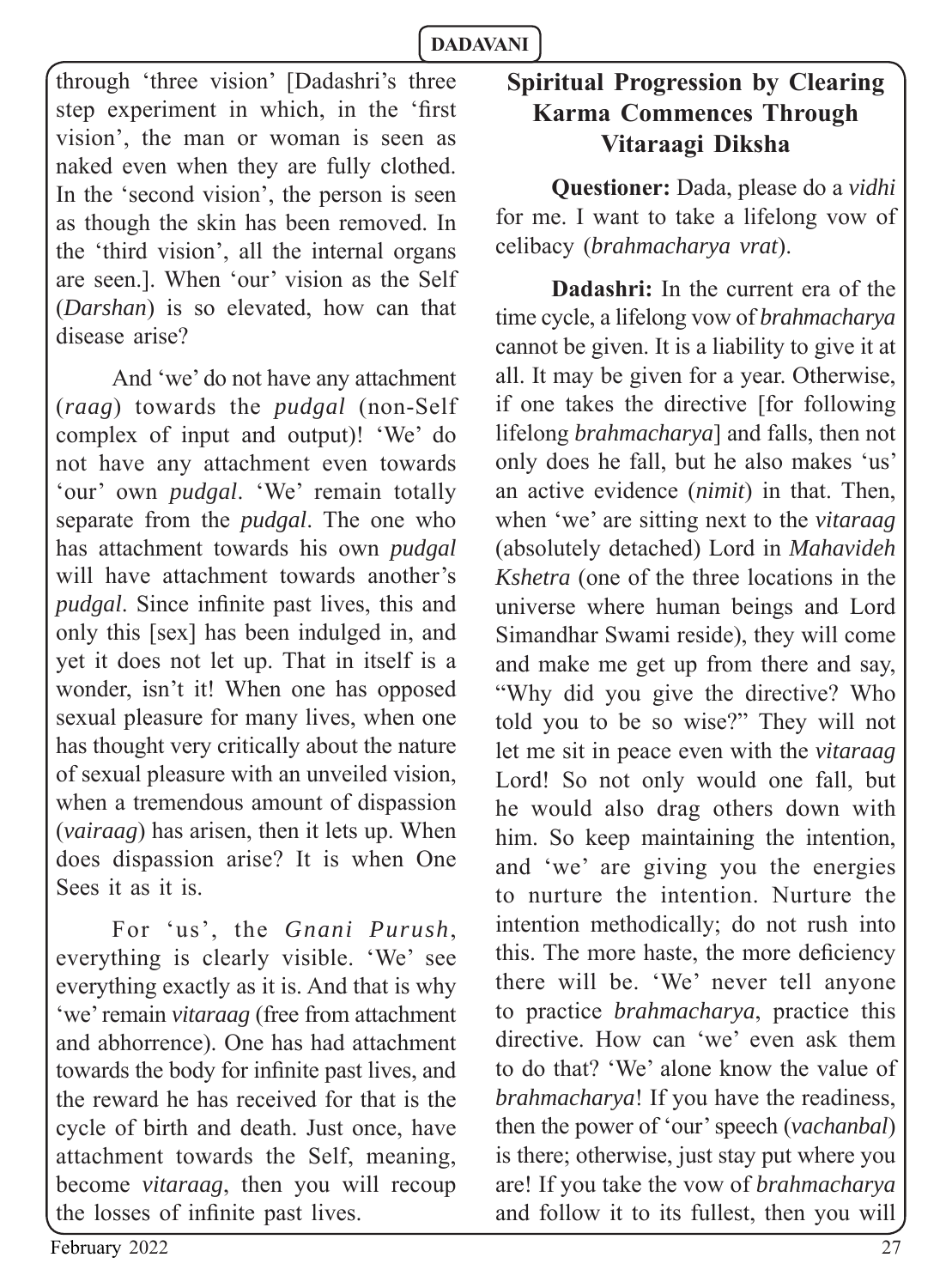achieve a wonderful place in the world and attain liberation within one more lifetime. There is power in 'our' directives; there is tremendous power in 'our' speech. The vow will not break if there is no weakness on your part. There is that much power in 'our' speech.

What is the result of this that will come later on? *Sarvasang parityaag* (renunciation of all associations) will come into effect [in the next life]. That is not known as renunciation (*tyaag*); it comes to unfold as an effect. It unfolds in effect means that it comes into one's conduct! When such *sarvasang parityaag* unfolds, then that person can be given *diksha* (initiation into monkhood) to propagate the path set out by the *vitaraag* Lords. If one receives such a *diksha*, then great energy will manifest. That is the inherent nature of *diksha*. He would also have brought such *vyavasthit* (scientific circumstantial evidences) with him. Everyone's intentions materialize. When they receive blessings from 'us', tremendous energies arise in all these people. If such a *diksha* is acquired, then there is an uplifting of the *vitaraag dharma* (the religion prescribed by the absolutely detached Lords); the *vitaraag* path gets a renewal and that is going to happen!

#### **Understand the Definition of Unfolding Karma**

**Questioner:** How can we know whether or not we are following the vow of *brahmacharya* properly?

**Dadashri:** You know whether or not your eyes are twitching, don't you? If you ever like those thoughts, then You would Know about it, that things are going in the wrong direction. This is because the Self is like a thermometer.

**Questioner:** So one's own resolve is strong. Now whatever happens after that is a part of the unfolding karma, isn't it?

**Dadashri:** The part that is considered the unfolding karma is when you say, "I do not want to empty my bowels." You cannot empty your bowels over here, in this part of the house, can you! So you have to keep holding it in until you get to the toilet; that part is considered the unfolding karma. If you empty your bowels in any random place, that is not considered the unfolding karma. What happens in sexuality is that one likes that pleasure, it is a habit from the past [life]. There is the habit of deriving pleasure from it, so then one sets out to stick his hand in the unfolding karma. In terms of the part that is the unfolding karma, one says absolutely no to it, and he remains strong right until the end; he says that he does not want to slip. Then if he slips, it is a different matter. How much care does a person who is slipping take? If one remains careful, then there is no problem.

**Questioner:** So this demarcation is very subtle.

**Dadashri:** It is very subtle.

**Questioner:** And one can understand it by remaining strict. He has to become strict himself.

**Dadashri:** One has to remain strict, then it is a different matter if he slips. It is just like a person who is swimming in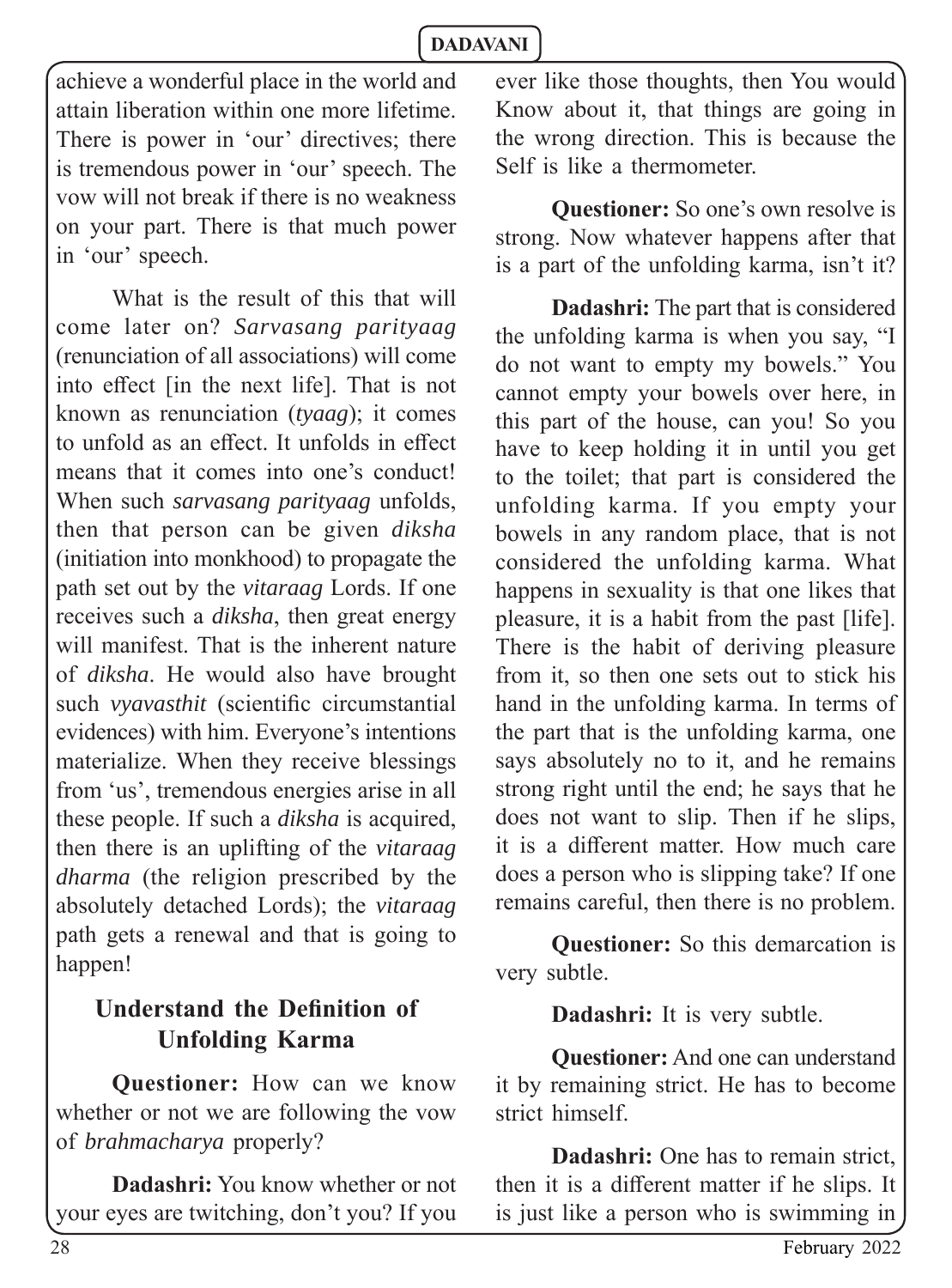a lake, he does not have any intention of drowning.

**Questioner:** The resolve one makes related to *brahmacharya* right now, on what basis does that happen? What is it dependent upon? Is it the strong resolve?

**Dadashri:** It depends on what you want to do. If a boy falls in the water to play and swim, on what basis does he make a resolve to survive?

**Questioner:** It is because he wants to live.

**Dadashri:** What happens to the one [who says], "So what if I live and so what if I die"?

**Questioner:** He will definitely drown. The discrimination [between the helpful and the harmful] that one acquires related to *brahmacharya*, is that the very basis through which he makes the resolve?

**Dadashri:** He understands, 'What I should do that will make me happy.' He is looking for happiness and His own inherent nature is indeed *brahmachari*  (absolutely free of sexuality), it is in His inherent nature!

#### **Brahmacharya Is Crucial to Carry Out the Salvation of the World**

If sexuality (*abrahmacharya*) alone is given up, then the entire world [worldly life] will wane very quickly! Just by practicing *brahmacharya*, the entire world [worldly life] comes an end, doesn't it! Otherwise, you can give up thousands of things, yet achieve nothing.

If there is only one pure person, then he can carry out the salvation of the world! There should be complete *Atmabhaavna* (view as the Self). Keep nurturing the intention [for the world's salvation] for an hour each day, and if the link breaks, then rejoin it and start again. As you have nurtured such an intention, you should protect that intention! The desire to adopt the dress of a renunciate, to take *diksha* arises in order to help people attain salvation. If sexual thoughts do not arise, then there is no problem with taking *diksha*.

When can more salvation of the world happen? It is when one is in *tyaagmudra* (the visible state as a renunciate). The *tyaag* (renunciation) should be like 'ours'. 'Our' renunciation is not through the ego, is it! And this *charitra* (conduct) is considered to be of a very high level!

Test yourself to the extent of whether the intention is that of the salvation of the world or that of pride. If you critically examine the [relative] self, then it is possible to find out everything. If there happens to be some pride left within, then that too will dissolve. This is because some minister who appears to be fine on the outside but is unhappy at home, if he were given the authority, then he would embezzle one to two hundred thousand rupees, but then he would become content with that, wouldn't he? And ours is a Science! So whatever pride that remains is discharging stock! It will gradually come to an end; nevertheless, *jagruti* will have to be maintained until then. If someone hurls abuses at you or insults you, even then pride should not become awakened. Why should pride get awakened even if someone strikes at you? 'You' should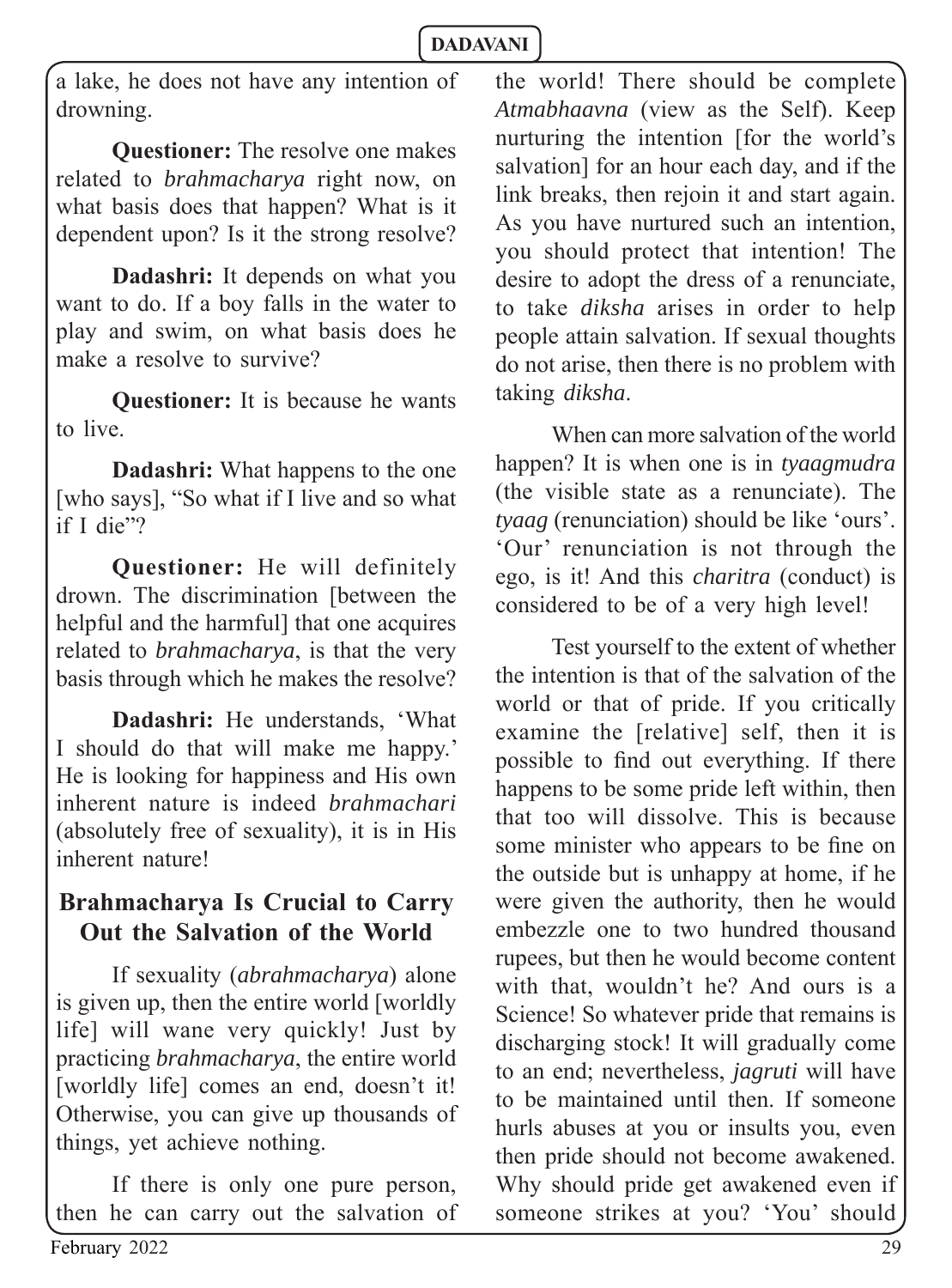Know whether he has slapped you seven times or three times, whether it was a slap with great force or lesser force. 'You' should Know this. You will have to come into the state as the Self, won't you? You should decide in the morning, 'It will be good if I receive five insults today,' and then have regrets if you do not get insulted even once. Then your tuber of pride will dissolve. At the time of getting insulted, You should become aware.

If the constant *laksh* (established awareness) that 'I am pure Soul' remains, that is the greatest *brahmacharya* of all. There is no other *brahmacharya* like it. Nevertheless, if one wishes to achieve the stage of a Self-realized master (*aacharya*), then external *brahmacharya* is needed; a female companion will not be accepted there.

There is nothing wrong with taking up the vow of *brahmacharya* through the special directive (*agna*) of the *Gnani Purush*. But along with that, after taking up the vow of *brahmacharya*, it should be thought about so intensely that ultimately your mind will accept that sexuality is an exceedingly wrong thing. This is actually something that has arisen out of immense illusory attachment (*moha*).

#### **To Practice Brahmacharya, a Group of Brahmacharis Is Needed**

When will true *brahmacharya* sustain? It is when the living quarters are separate over there [with other *brahmacharis*]. In a short time, their residence will become separate, and only then will they be able to practice true *brahmacharya*, and only then will there be radiance on their faces. Until then, this atmosphere and environment will affect them.

**Questioner:** Why is so much importance given to the company of *brahmacharis*?

**Dadashri:** Everything depends on the company of *brahmacharis*.

**Questioner:** When so many *brahmacharis* get together, the *sangbal* (collective strength of the company of people with the same goal) increases, so then the internal state also becomes elevated, is that correct?

**Dadashri:** Yes, as the *sangbal* increases, the internal state becomes more elevated. If there are just three people attending *satsang* (spiritual discourse) right now, then the internal state will be elevated to a lesser extent, if there are five people. then the internal state will be in accordance to the five, and if there are a thousand people, then not a single [sexual] thought will arise. Everyone affects one another. The *brahmacharya* that remains today is the result of your merit karma and when the karma changes [to demerit karma], then *Purusharth* (real spiritual effort as the Self) will be required! For this reason, remain in the group of those who practice *brahmacharya.* In the group, the thoughts of each person affects the others! It is not easy to practice *brahmacharya*; one needs the support of nature for that. Your merit karma and *Purusharth* is needed. Then bliss will arise, and that too will happen when all of you [*brahmacharis*] live together. This is because of the effect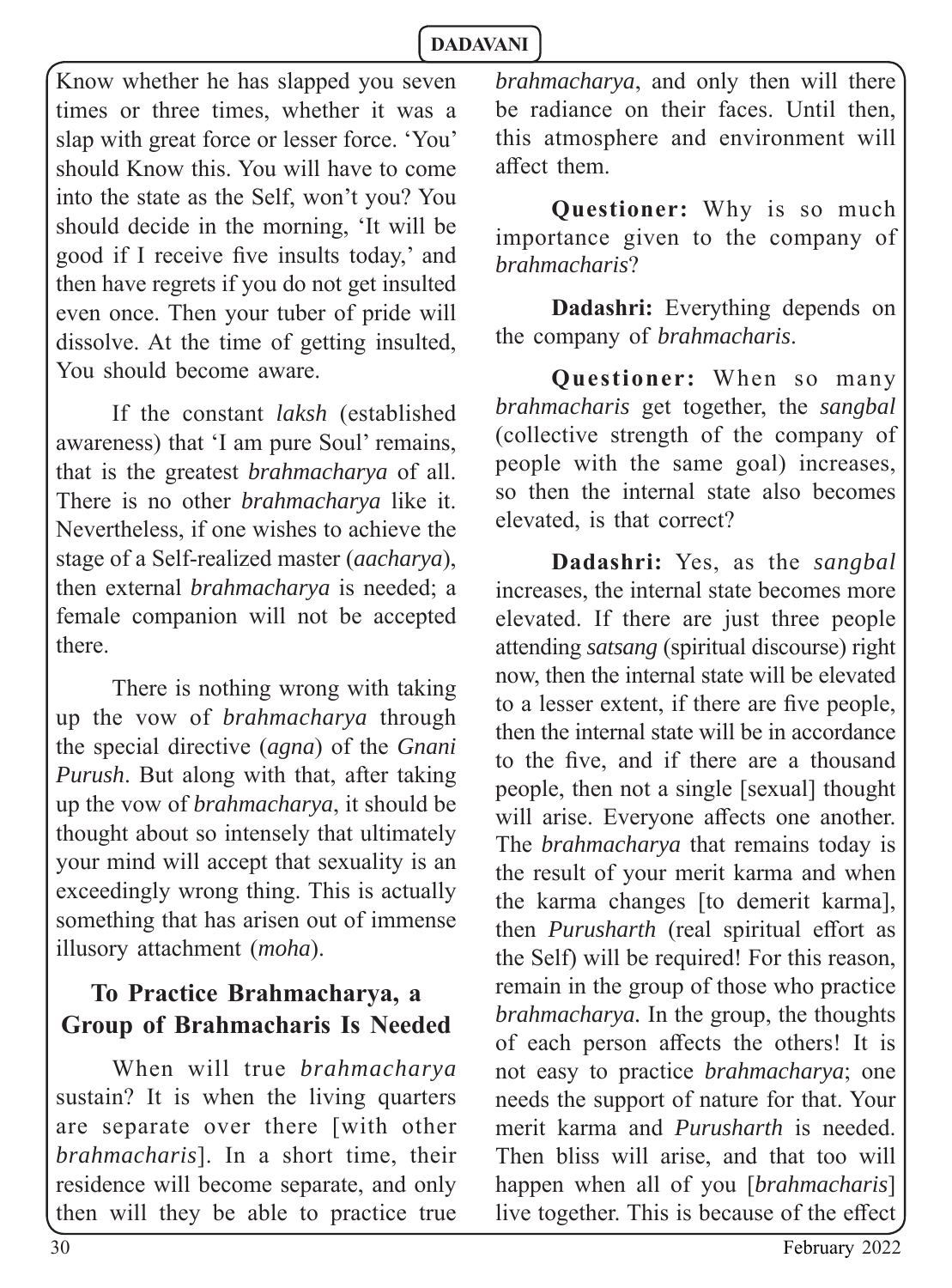on each other. What would happen if five unworthy people were placed amongst fifty *brahmacharis*? 'The milk would go bad.'

Dada is ready for sure; the resolve is needed from all of you. Things will fall into place for everyone. You are making mistakes right now, but that is good too. This is because you will not have to look back once you have such experiences. However, if you do not have the experience of this side, then your *brahmacharya* will be vulnerable. If one falters after taking *diksha*, then he will be censured and thrown out from there!

**Questioner:** That is considered a grave liability.

**Dadashri:** It is a liability for sure! They will throw you out from there. Then he belongs neither here nor there! Instead, if you make a mistake here, then it will be acceptable, but there should be no mistakes later on over there. Do you make mistakes or not?

**Questioner:** Even those mistakes are not worth making.

**Dadashri:** It is not worth making mistakes, but you still end up making them, don't you! However, if you make mistakes over there, while living in the residence of the *brahmacharis*, if any mistakes are made there, then everyone will get together and throw you out for sure. So proceed with caution from the beginning, yet if you make mistakes, then keep a mental note of it.

There should not be any complaints about your conduct. Religion (*dharma*) does not exist where there is a complaint about one's conduct. The entire world agrees to this. There should not be any issues related to one's conduct. If there are other mistakes, then they can be tolerated, but issues related to [sexual] conduct will not be tolerated at all. Conduct is the foundation. There is no trace of the word sexuality in religion. Religion is always opposed to sexuality.

Are you going to protect this *brahmacharya*?

**Questioner:** Yes, Dada, I will protect it.

**Dadashri:** I tell everyone this very thing, that they should strengthen their resolve. Our *Gnan* is such that it will take you right across to the other side. Otherwise, if one does not have *Gnan*, then he will not be able to get right across to the other side. You experience peace and bliss because of *Gnan*. As you delve into *Gnan*, you forget the misery of sexuality.

Our *Gnan* is so wonderful that a person can live without sexuality. One's *brahmacharya* should be such that simply upon looking at his face, people become dazzled; this is what a person who practices *brahmacharya* looks like!

If one is able to protect his *brahmacharya*, then some radiance will appear on his face. There should be radiance, shouldn't there? Otherwise, no one will even be able to tell which group a person is from, will they? *Brahmacharya* brings about radiance. No matter what a person's complexion may be, there should be radiance on his face. What good are people without radiance? The light of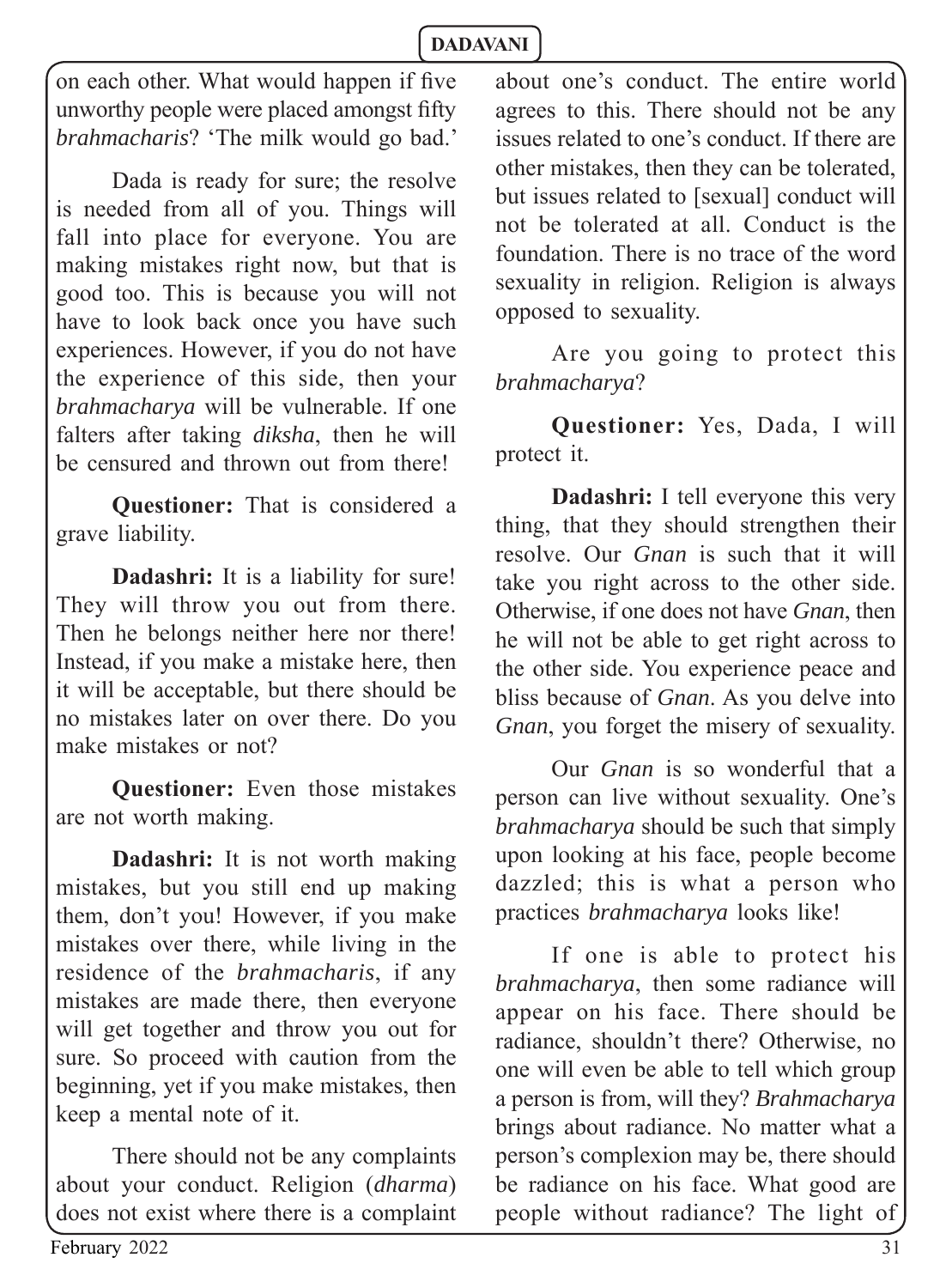*brahmacharya* will even resonate on the wall in front of you! Even if people of other countries were to look at you, they should be impressed and say, "My! Here comes the Indian *brahmachari*!" That is how it should be. We are not concerned with whether a person is lightcomplexioned or dark-complexioned. We are concerned with his *brahmacharya*. Therefore, do something that will make your vow of *brahmacharya* shine!

**Questioner:** So what exactly should we do?

**Dadashri:** There is nothing to be done here, is there! Here, there is no such thing as, 'I am doing' (*karomi*), 'You are doing' (*karosi*), and 'They are doing' (*karoti*), but understand this point now.

**Questioner:** What is lacking in what we are currently doing?

**Dadashri:** What is currently happening is all because of the losses you had incurred in the past. So now maintain *jagruti* so that all the losses are paid off and the surplus ends up being a profit!

#### **The 'Touch' of the Self Is Attained When the Touch of Sexuality Leaves**

Your resolve to observe complete *brahmacharya* and 'our' *Agnas*, these two things will indeed accomplish the goal. However, this is provided your resolve within does not waver in the slightest! 'Our' *Agnas* will guide you wherever you go, and you should not let go of your solemn vow (*pratignya*) even slightly.

The power of 'our' words (*vachanbal*) is certainly there, but you have to take care

of the following things, then your resolve will not waver. First of all, you should not look at someone who has caught your attention; there is no problem if it is in a religious connection, but it should be natural and spontaneous. Secondly, upon seeing a fully clothed person, [the awareness should arise] how would he appear if he were naked? Then how would he appear if the skin were peeled off? Then how would he appear if the skin were cut through and the intestines were pulled out? In this way, all the 'visions' continue to advance deeper and deeper, all those phases can be seen in exactness. Now, this type of regular practice (*abhyaas*) has never been done, has it? So how can one see in this manner? First off , this has to be practiced with a lot of thought put into it. Even if your hand causally brushes against a woman, that would cause your resolve to start wavering. It causes it to waver. Those *parmanu* are such that they would not let you sleep at night! So, there should never be any physical touch, and if you are mindful of your gaze, then your resolve will not waver!

It is said, "As long as there is sexuality, one has not Known the Self." If a person's gaze goes towards a woman, then he has not Known the Self at all, not even a fraction's worth. He has not experienced the bliss of the Self! Otherwise, how wonderful the bliss of the Self is!

Just this much needs to be conquered, sexuality! Meaning, if one looks at a woman with a sexual intent or even has thoughts regarding that, he is doomed! The entire foundation of *moksha* has vanished!

So do not look again at women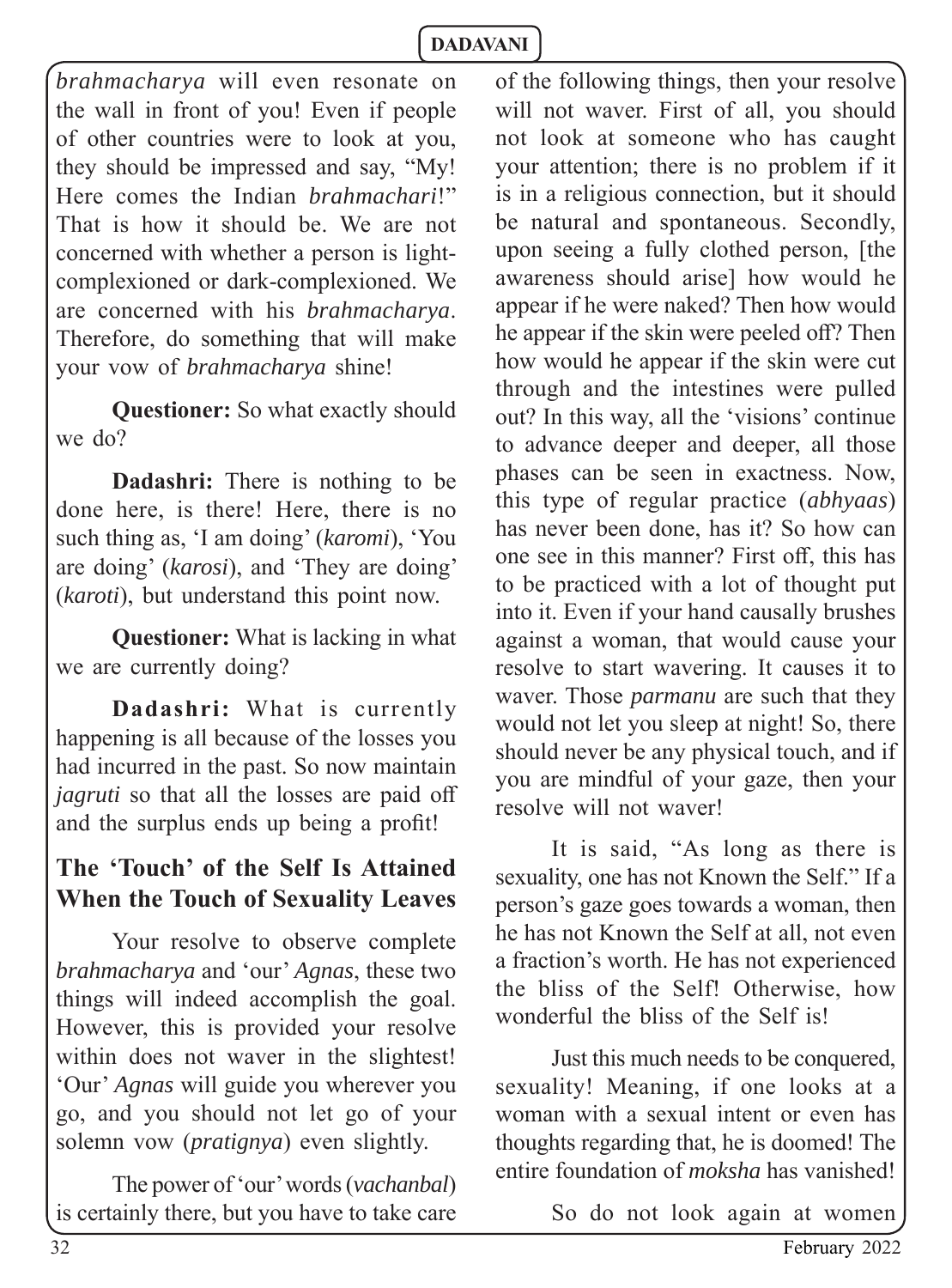who've caught your eye, do not look at women, do not touch them. If you have touched a woman, then you should do *pratikraman* in your mind, [with the intent], 'Oh no, why did I touch her!' This is because all the effects of sexuality arise through touch.

Why don't you simply let go of sexuality! If you let go of sexuality, then sooner or later, you will receive the result of it. There is no problem with everything else. We let go of everything else. If you do not want to wander aimlessly [from one life to another], then there is no problem with other things. But if you do want to wander, then it is all open for you, isn't it? Then do as you please! However, it carries a great liability. As long as there is sexuality, one cannot experience the Self, one can never experience the Self. That is all 'we' ask you to be cautious about. Is that so difficult? Do you find it difficult? But if you want to go to *moksha*, then you will have to keep on fixing it, won't you? How long can you go on like this, insincerely and haphazardly? If you have a single thought about sexuality, then uproot it and destroy it. And those who remove it that way, 'we' take the guarantee for them, and 'we' have given them the guarantee. If You practice this *Gnan* of 'ours', then it is 'our' guarantee that You will attain final liberation within one more lifetime! However, there should be no sexuality. You can do everything else. Eat, drink, and have fun. Why should there be any sexuality? Sexuality is something that takes one to a life-form in hell. Do you like all this talk or not?

**Questioner:** I like it, Dada. I like it very much.

**Dadashri:** So this is the only thing that one has to be cautious about in our *Gnan*, there is no need to be cautious about anything else.

Nurture the intention for *brahmacharya* and remain very strong. Remain alert in your resolve, because it does not take long for the merit karma to wane. Your goal will only be accomplished if your resolve is very powerful.

#### **Dada Becomes Present the Moment You Say 'Dada'**

**Questioner:** Please give blessings to all of us so that everything becomes clear in your presence.

**Dadashri:** 'We' give such blessings, provided you clean everything up!

**Questioner:** We will clean everything up.

**Dadashri:** You have to get Your [spiritual] work done. You are to use up this body only to attain the Absolute state. If the karma had been settled and this *Gnan* was subsequently attained, then the work would be accomplished in just one hour. But as it is, the karma have not been settled; the *Gnan* has been given while one was simply strolling along the path. So when the unfolding effect of karma changes within, the light of the intellect changes it around, so one becomes confused at that time. So, at the time of confusion, keep saying, "Dada, Dada," and say, "This army has come to confuse me." This is because those that cause confusion are still present within. So remain cautious, and during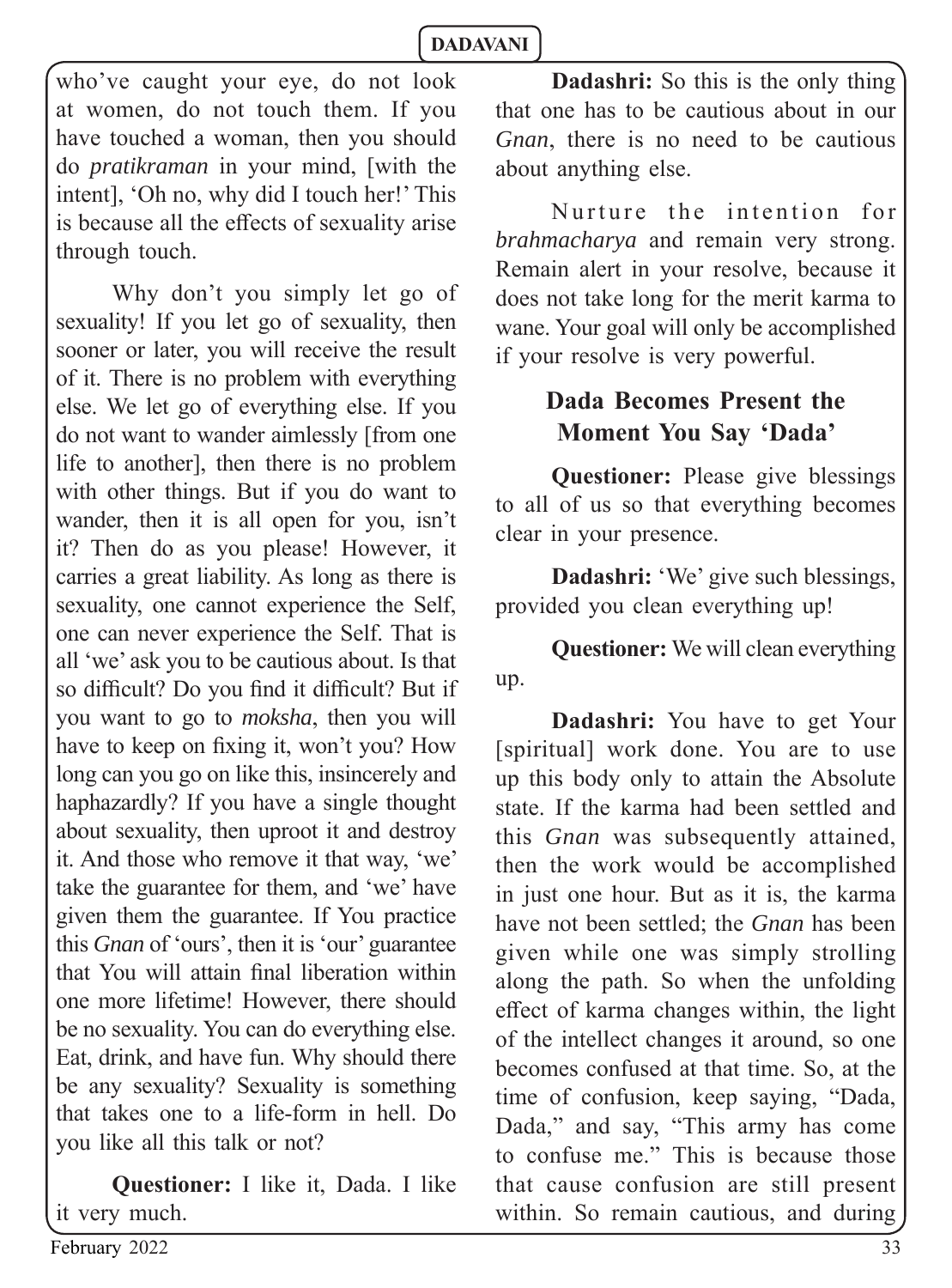that time, take the shelter of the *Gnani Purush* extensively. There is no telling when difficulties will be encountered, but at that time, ask for Dada's help, pull the 'emergency chain', and so Dada will become present.

It is not worth wasting even a moment any longer. Such an opportunity will not come again and again. So You should get Your [spiritual] work done. Therefore, if You maintain *jagruti* here, then all the karma will get destroyed to ashes, and You will attain final liberation after just one more lifetime. *Moksha* is actually straightforward, it is natural and spontaneous, it is easy.

For the one who wants to See the grandeur of the pure Soul, the vow of *brahmacharya* is extremely beneficial. 'We', too, will give help in the relative for only this one vow; otherwise, 'we' do not meddle in anything else. If there is anything that is truly helpful for this *Gnan*, then it is indeed *brahmacharya*. If you practice *brahmacharya*, then you will enjoy the bliss that even the celestial beings do not have, and if you are not able to practice it and you slip in the middle, then you will be finished! The vow of *brahmacharya* is a great vow, and a special experience of the Self happens through it!

#### **~ Jai Sat Chit Anand**

#### Atmagnani Pujya Deepakbhai's Satsang Programs

### **Vadodara**

**12 March** (Sat), 7 to 10 pm - **Satsang & 13 March** (Sun), 5-30 to 9 pm - **Gnan Vidhi Venue :** Ambalal Park Garba Ground, B/h H P Petrol Pump, Karelibaug, Vadodara. **Ph. :** 9998974956

#### **Adalaj Trimandir**

**19 March** (Sat), 4-30 to 7 pm - **Special program on occasion of the Pujya Niruma's 16th Punyatithi 20 March** (Sun), 4 to 7-30 pm - **Gnan Vidhi**

#### **PMHT Shibir - Year 2022**

**8 to 12 May** (Sun-Thu), - **Time to be Announced**

**Note :** This *shibir* is specially arranged for married *mahatmas* only, for those who have taken *Atma Gnan*.

#### **Spiritual Retreat in Hindi - Year 2022**

#### **18 to 22 May - Spiritual Discourses & 21 May (Gnan Vidhi)**

**Note :** This retreat is specially for Non-Gujarati, Hindi Speaking people in India.

**Owned by : Mahavideh Foundation** Simandhar City, Adalaj - 382421, Dist-Gandhinagar.

© 2022, Dada Bhagwan Foundation. All Rights Reserved.

**Contacts : Adalaj Trimandir**, Simandhar City, Ahmedabad-Kalol Highway, **Adalaj**, Dist. **:** Gandhinagar-382421, **Gujarat, India**. **PH. :** 9328661166-77, **E-MAIL:** DADAVANI@DADABHAGWAN.ORG **WEB :** WWW.DADABHAGWAN.ORG **Mumbai :** 9323528901, **USA-Canada :** +1 877-505-3232, **UK :** +44 330-111-3232 **Australia :** +61 402179706, **Kenya :** +254 722 722 063, **Germany :** +49 700 32327474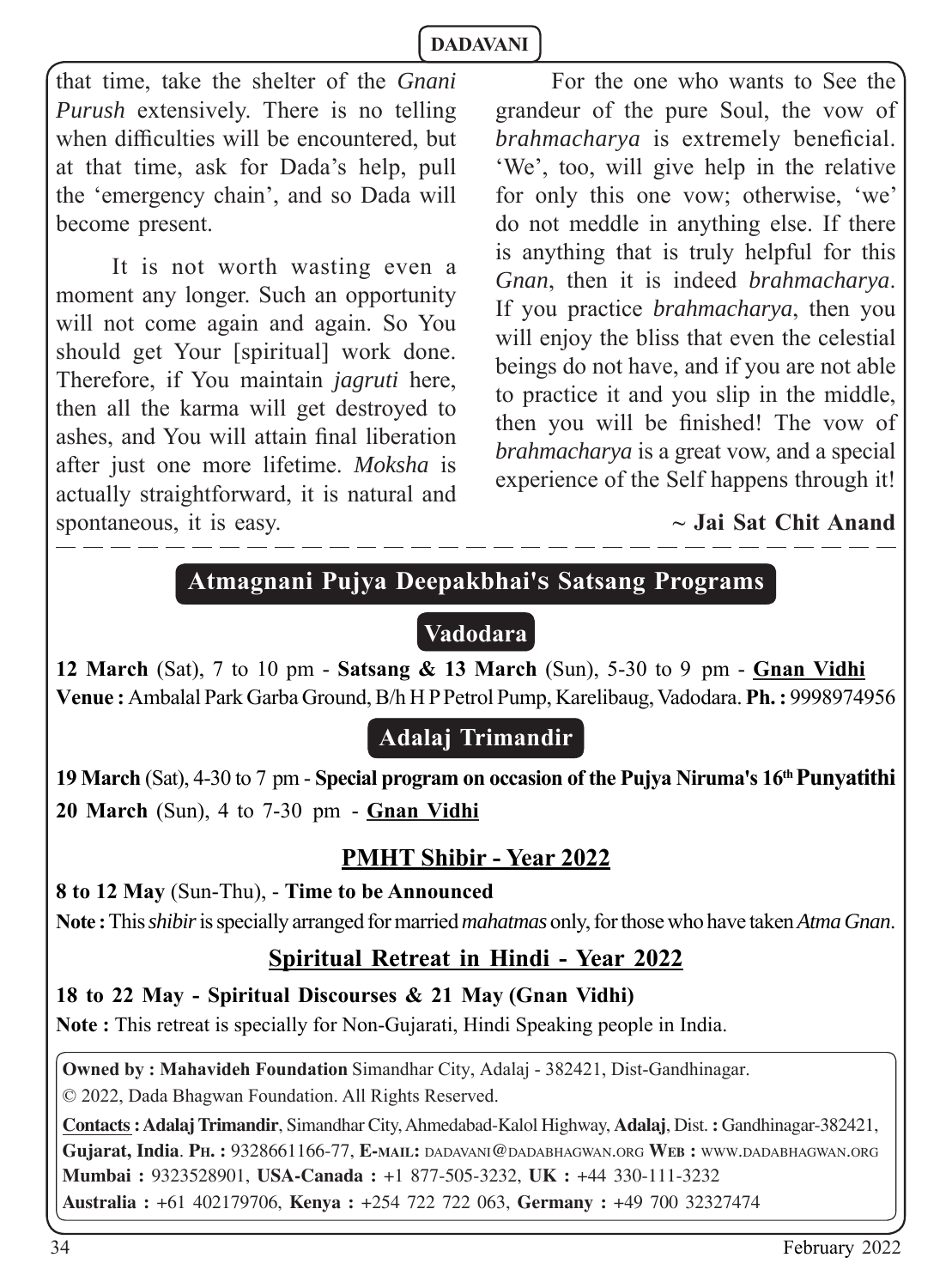